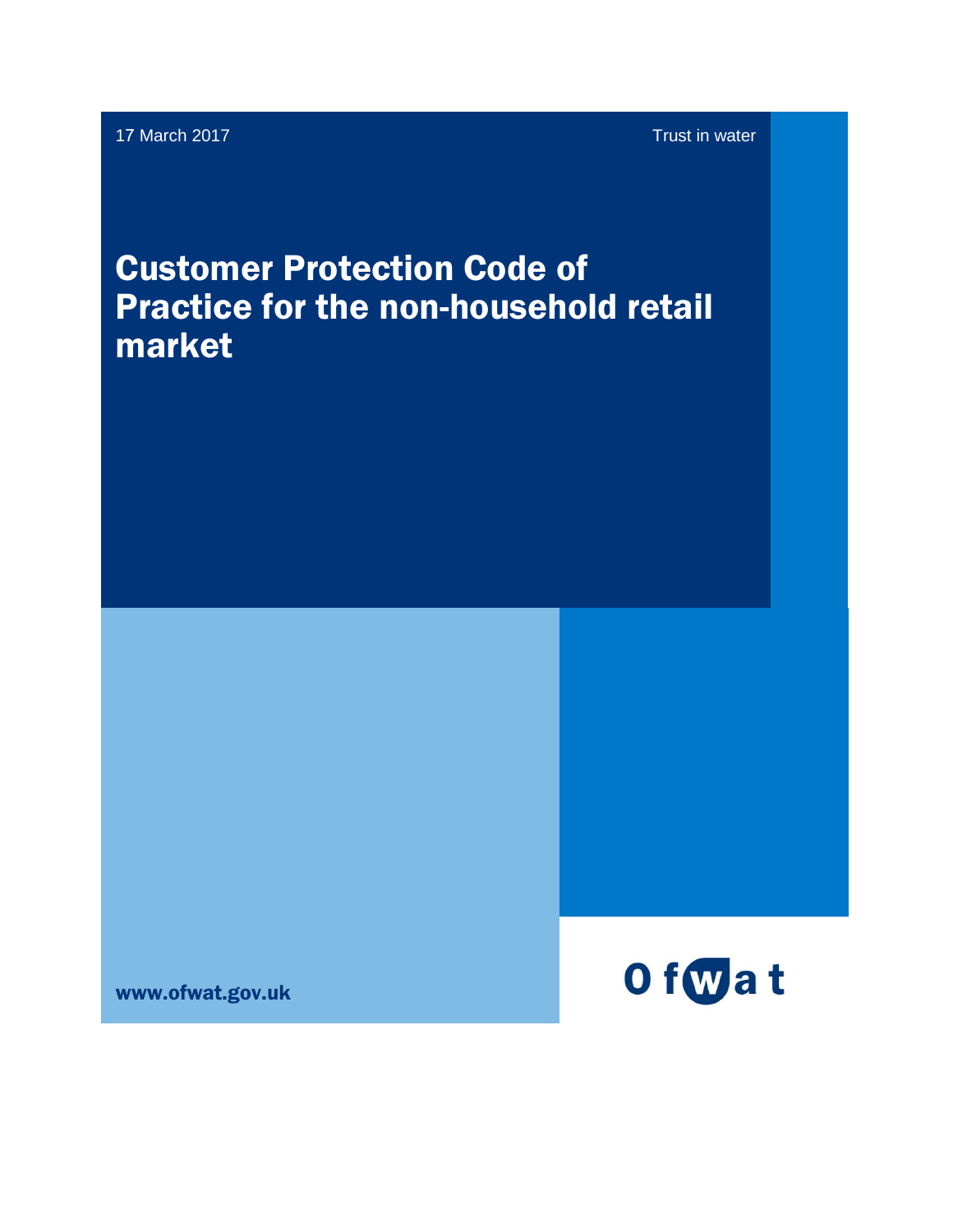## **Contents**

|    | 1. Definitions and interpretation                                        | 3  |
|----|--------------------------------------------------------------------------|----|
|    | 2. Purpose of this Customer Protection Code of Practice                  | 8  |
|    | 3. Effective date of this code                                           | 9  |
|    | 4. General principles                                                    | 10 |
|    | 5. Code governance arrangements and modification                         | 11 |
|    | 6. Obligations in relation to sales and marketing activities             | 14 |
|    | 7. Provision of information by a retailer to its non-household customers | 17 |
|    | 8. Transfers of Non-Household Customers                                  | 20 |
| 9. | <b>Billing</b>                                                           | 21 |
|    | 10. Complaint handling and dispute resolution                            | 22 |
|    | 11. Notices                                                              | 23 |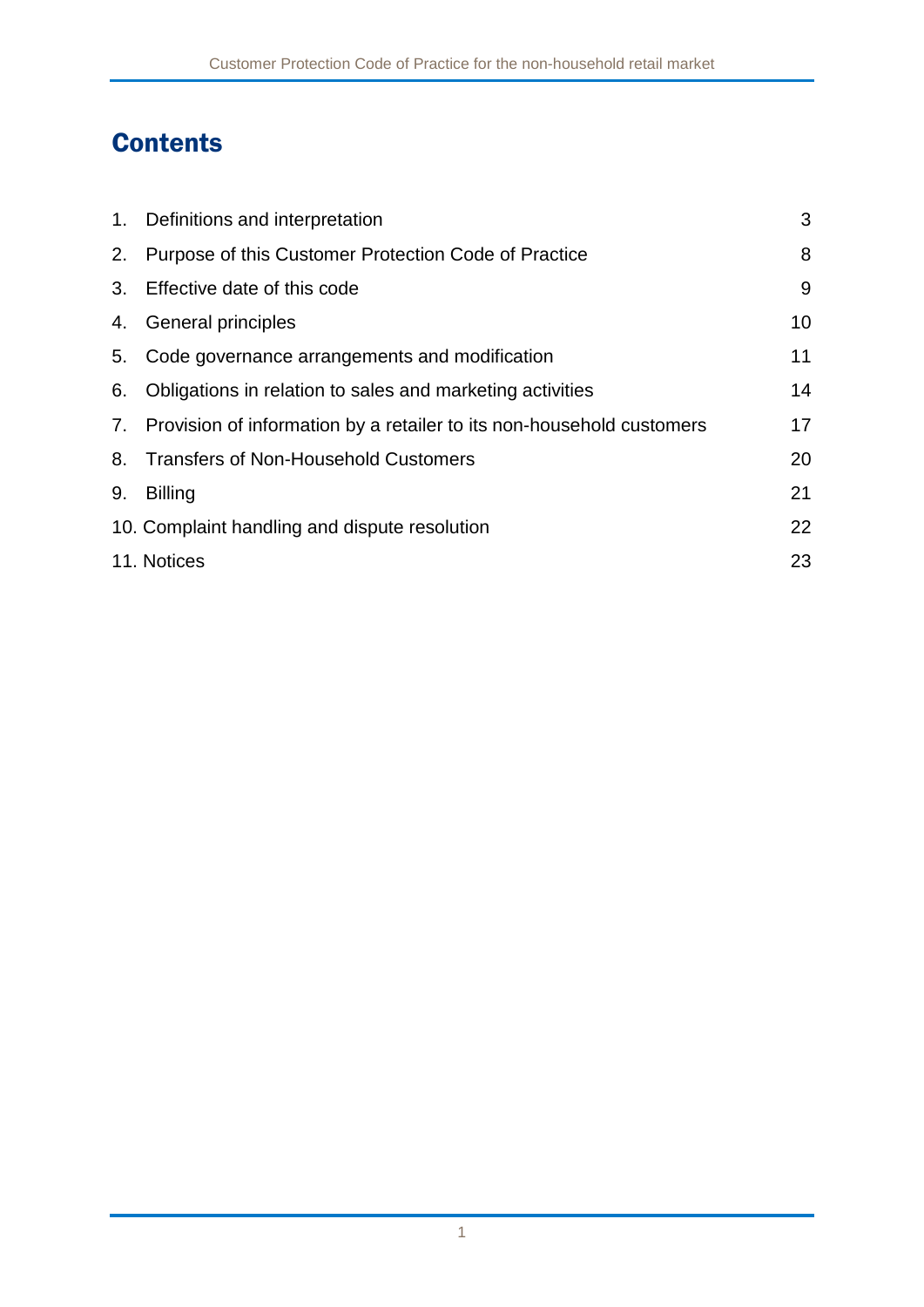## Change History

| <b>Version</b><br><b>Number</b> | <b>Date of</b><br><b>Issue</b> | <b>Reason For Change</b>                                      | <b>Change</b><br><b>Control</b><br><b>Reference</b> | <b>Sections</b><br><b>Affected</b>                      |
|---------------------------------|--------------------------------|---------------------------------------------------------------|-----------------------------------------------------|---------------------------------------------------------|
| 1.1                             | 17 March<br>2017               | Consistency with legal<br>framework and minor<br>housekeeping |                                                     | 1.1, 2.1, 2.2, 3.1,<br>5.1.2, 7. 9.2.3,<br>9.3.1, 9.3.2 |
|                                 |                                |                                                               |                                                     |                                                         |
|                                 |                                |                                                               |                                                     |                                                         |
|                                 |                                |                                                               |                                                     |                                                         |
|                                 |                                |                                                               |                                                     |                                                         |
|                                 |                                |                                                               |                                                     |                                                         |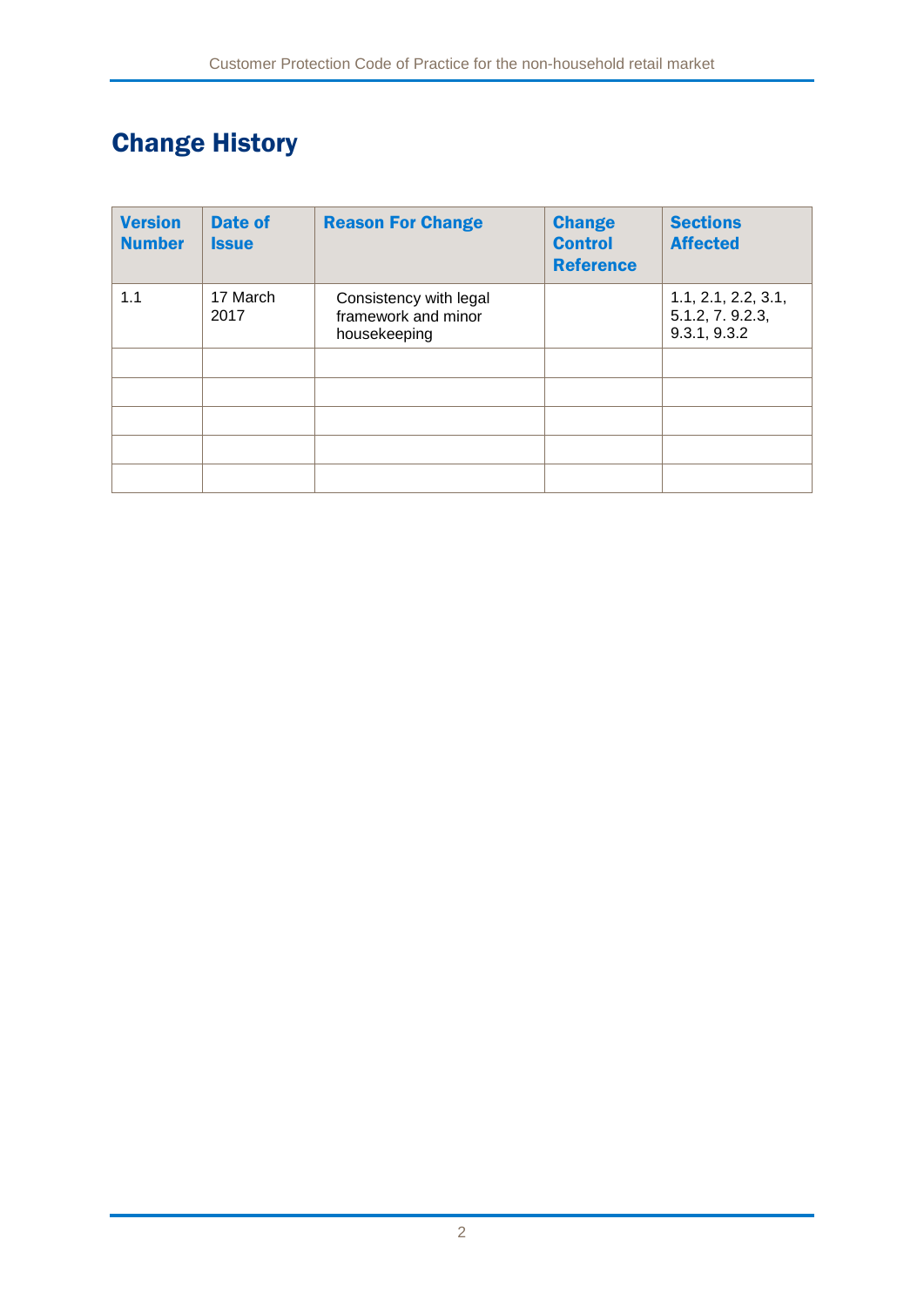## <span id="page-3-0"></span>1. Definitions and interpretation

1.1 In this code, unless the context otherwise requires:

| <b>Term</b>                                        | <b>Definition</b>                                                                                                                                                                                                                                                                                                       |  |
|----------------------------------------------------|-------------------------------------------------------------------------------------------------------------------------------------------------------------------------------------------------------------------------------------------------------------------------------------------------------------------------|--|
| 1991 Act                                           | means the Water Industry Act 1991;                                                                                                                                                                                                                                                                                      |  |
| 2014 Act                                           | means the Water Act 2014;                                                                                                                                                                                                                                                                                               |  |
| Appointment                                        | means the instrument of appointment granted to a relevant undertaker<br>under section 6 of the 1991 Act;                                                                                                                                                                                                                |  |
| Back-bill                                          | means a bill or invoice for water supplied and/or services provided prior<br>to the 12 months preceding the date of the bill or invoice;                                                                                                                                                                                |  |
| <b>Business day</b>                                | the period of 08:00 to 18:00 hours on any day other than a Saturday or<br>Sunday, or Christmas Day, Good Friday or any day which is a bank<br>holiday in England and Wales under the Banking and Financial Dealings<br>Act 1971;                                                                                        |  |
| Cancellation                                       | has the meaning given in the Wholesale–Retail Code;                                                                                                                                                                                                                                                                     |  |
| <b>Cancellation Notice</b>                         | means a notice to cancel Terms and Conditions of Supply issued by a<br>Micro-business pursuant to Section 6.2;                                                                                                                                                                                                          |  |
| <b>Code Principles</b>                             | means the general principles of this code set out in Section 4;                                                                                                                                                                                                                                                         |  |
| <b>Complaints Handling Process</b>                 | means a procedure which sets out how a complaint from a Non-<br>Household Customer can be made to, handled and progressed by a<br>Retailer;                                                                                                                                                                             |  |
| <b>Customer Protection Code</b><br>Change Proposal | means a proposal in respect of a change to this code, made in<br>accordance with Section 5.1;                                                                                                                                                                                                                           |  |
| Delivery hours                                     | means 09:00 to 17:00 on a day which is not a Saturday or Sunday or<br>Christmas Day, Good Friday or any day which is a bank holiday in<br>England and Wales under the Banking and Financial Dealings Act 1971;                                                                                                          |  |
| <b>Eligibility Guidance</b>                        | has the meaning given in the Wholesale-Retail Code;                                                                                                                                                                                                                                                                     |  |
| <b>Eligible Premises</b>                           | has the meaning given in the Wholesale-Retail Code;                                                                                                                                                                                                                                                                     |  |
| <b>Exit Regulations</b>                            | means The Water and Sewerage Undertakers (Exit from Non-<br>Household Retail Market) Regulations 2016;                                                                                                                                                                                                                  |  |
| <b>Final Settlement Report</b>                     | has the meaning given in the Wholesale-Retail Code;                                                                                                                                                                                                                                                                     |  |
| Incoming Retailer                                  | has the meaning given in the Wholesale-Retail Code;                                                                                                                                                                                                                                                                     |  |
| Minimum Information<br>Requirements                | means the following information:<br>the Non-Household Customer's SPID(s);<br>(i)<br>(ii)<br>the tariff and details of how the bill has been calculated;<br>whether the Terms and Conditions of Supply are pursuant to a<br>(iii)<br>Scheme of Terms and Conditions or the statutory duties of a<br>relevant undertaker; |  |
|                                                    | any expiry date of the applicable Terms and Conditions of Supply;<br>(iv)<br>(v)<br>ways to pay any outstanding debt;<br>details of the relevant Retailer's Complaints Handling Process;<br>(vi)                                                                                                                        |  |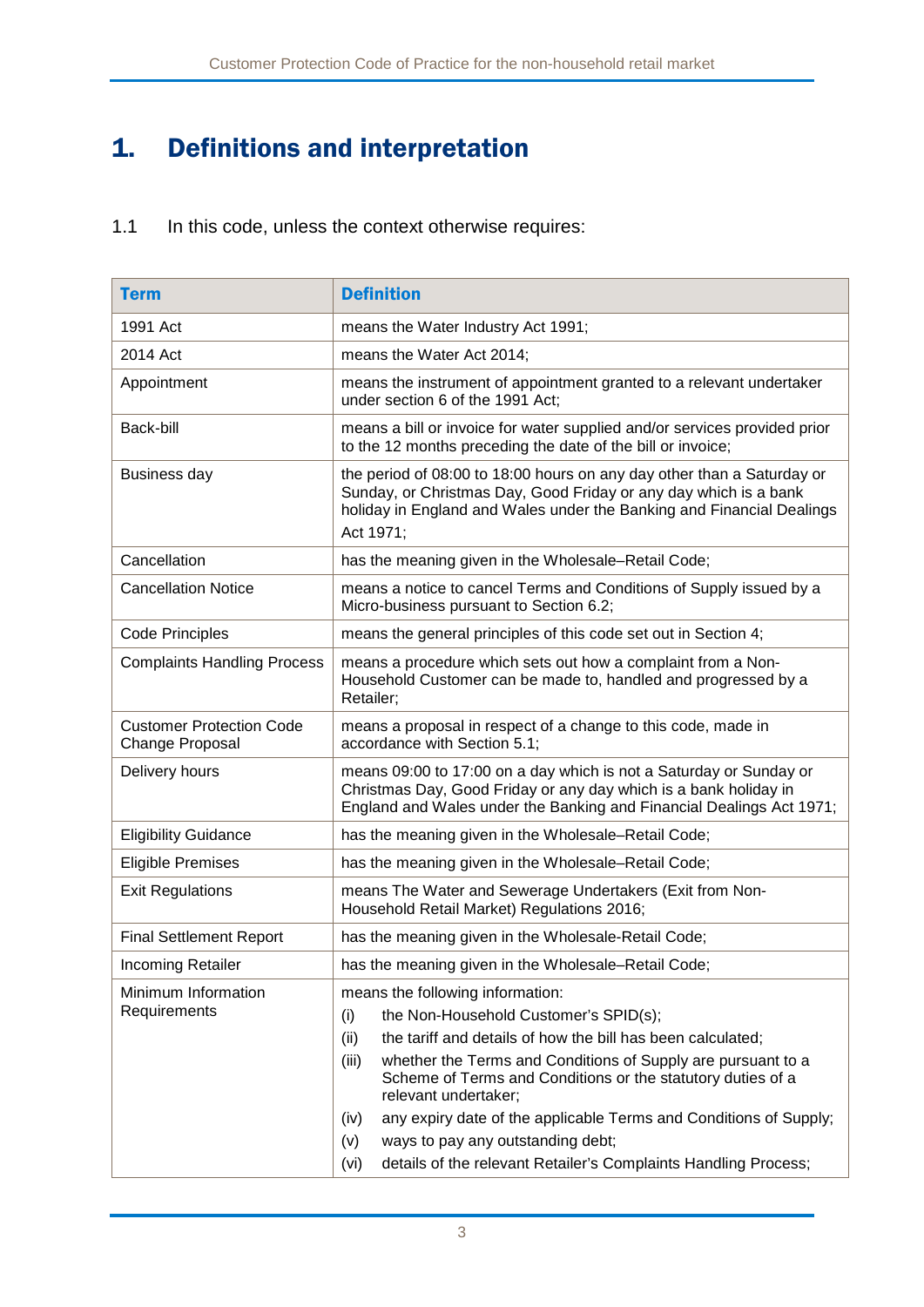|                                                      | (vii)<br>contact details for the relevant Retailer;                                                                                                                                                                                                                                                                                                                                                                                                                                                                    |
|------------------------------------------------------|------------------------------------------------------------------------------------------------------------------------------------------------------------------------------------------------------------------------------------------------------------------------------------------------------------------------------------------------------------------------------------------------------------------------------------------------------------------------------------------------------------------------|
|                                                      | (viii)<br>other useful third party contact details, including the Authority                                                                                                                                                                                                                                                                                                                                                                                                                                            |
|                                                      | and<br>the Council;                                                                                                                                                                                                                                                                                                                                                                                                                                                                                                    |
| Licence                                              | means a Water Supply Licence or a Sewerage Licence;                                                                                                                                                                                                                                                                                                                                                                                                                                                                    |
|                                                      |                                                                                                                                                                                                                                                                                                                                                                                                                                                                                                                        |
| Licensee                                             | means the holder of a Licence;                                                                                                                                                                                                                                                                                                                                                                                                                                                                                         |
| <b>Market Operator</b>                               | has the meaning given in the Wholesale-Retail Code;                                                                                                                                                                                                                                                                                                                                                                                                                                                                    |
| <b>Material Terms</b>                                | means the provisions of any Terms and Conditions of Supply which<br>meet the requirements set out in Section 6.1.1(a) to (g) inclusive;                                                                                                                                                                                                                                                                                                                                                                                |
| Micro-business                                       | means a Non-Household Customer where the number of employees is<br>less than ten (10) on the earlier of the date on which a relevant Transfer<br>Registration Application is submitted and the date on which Terms and<br>Conditions of Supply are agreed;                                                                                                                                                                                                                                                             |
| Non-Household Customer                               | means a person who may be identified as the customer of a Retailer for<br>any Eligible Premises in light of any relevant Eligibility Guidance;                                                                                                                                                                                                                                                                                                                                                                         |
| <b>Outgoing Retailer</b>                             | has the meaning given in the Wholesale-Retail Code;                                                                                                                                                                                                                                                                                                                                                                                                                                                                    |
| <b>Outstanding Debt</b>                              | has the meaning given in the Wholesale-Retail Code;                                                                                                                                                                                                                                                                                                                                                                                                                                                                    |
| Reasonable Repayment Plan<br>for a Back-bill         | means a process for repayment of a Back-bill which meets the following<br>criteria pursuant to Section 9.3.2:<br>it does not incur interest on the amount due;<br>(a)<br>it offers the relevant Non-Household Customer time to pay that<br>(b)<br>amount by agreed instalments, over a period nominated by the Non-<br>Household Customer being no longer than:<br>the period during which the debt accrued, if it accrued<br>(i)<br>over a period of less than 12 months; or<br>12 months, in any other case;<br>(ii) |
| Reasonable Repayment Plan<br>for an Outstanding Debt | means a process for repayment of an Outstanding Debt pursuant to<br>Section 7.1.4 which offers the relevant Non-Household Customer time to<br>pay that amount by agreed instalments, over a period nominated by the<br>Non-Household Customer being no longer than:                                                                                                                                                                                                                                                    |
|                                                      | (i)<br>the period during which the debt accrued, if it accrued over<br>a period of less than 12 months; or                                                                                                                                                                                                                                                                                                                                                                                                             |
| <b>Renewal Notice</b>                                | (ii)<br>12 months, in any other case;<br>means a notice to renew Terms and Conditions of Supply issued by a<br>Retailer containing the information set out in Section 7.1.3(a) to (g)<br>inclusive;                                                                                                                                                                                                                                                                                                                    |
| Redress Scheme                                       | means a scheme under which a complaint from a Non-Household<br>Customer can be made to and determined by an independent person;                                                                                                                                                                                                                                                                                                                                                                                        |
| Retailer                                             | means either:<br>a relevant undertaker who does not hold an Appointment in<br>(i)<br>relation to a retail exit area; or<br>a Licensee;<br>(ii)                                                                                                                                                                                                                                                                                                                                                                         |
| Scheme of Terms and<br>Conditions                    | means one or all of the following (as the context requires):<br>(i)<br>a scheme containing terms and conditions which, in the absence<br>0f<br>agreed terms and conditions are to apply to a supply of water<br>and/or<br>provision of sewerage services and which is required to be made<br>by a Licensee pursuant to the Exit Regulations;                                                                                                                                                                           |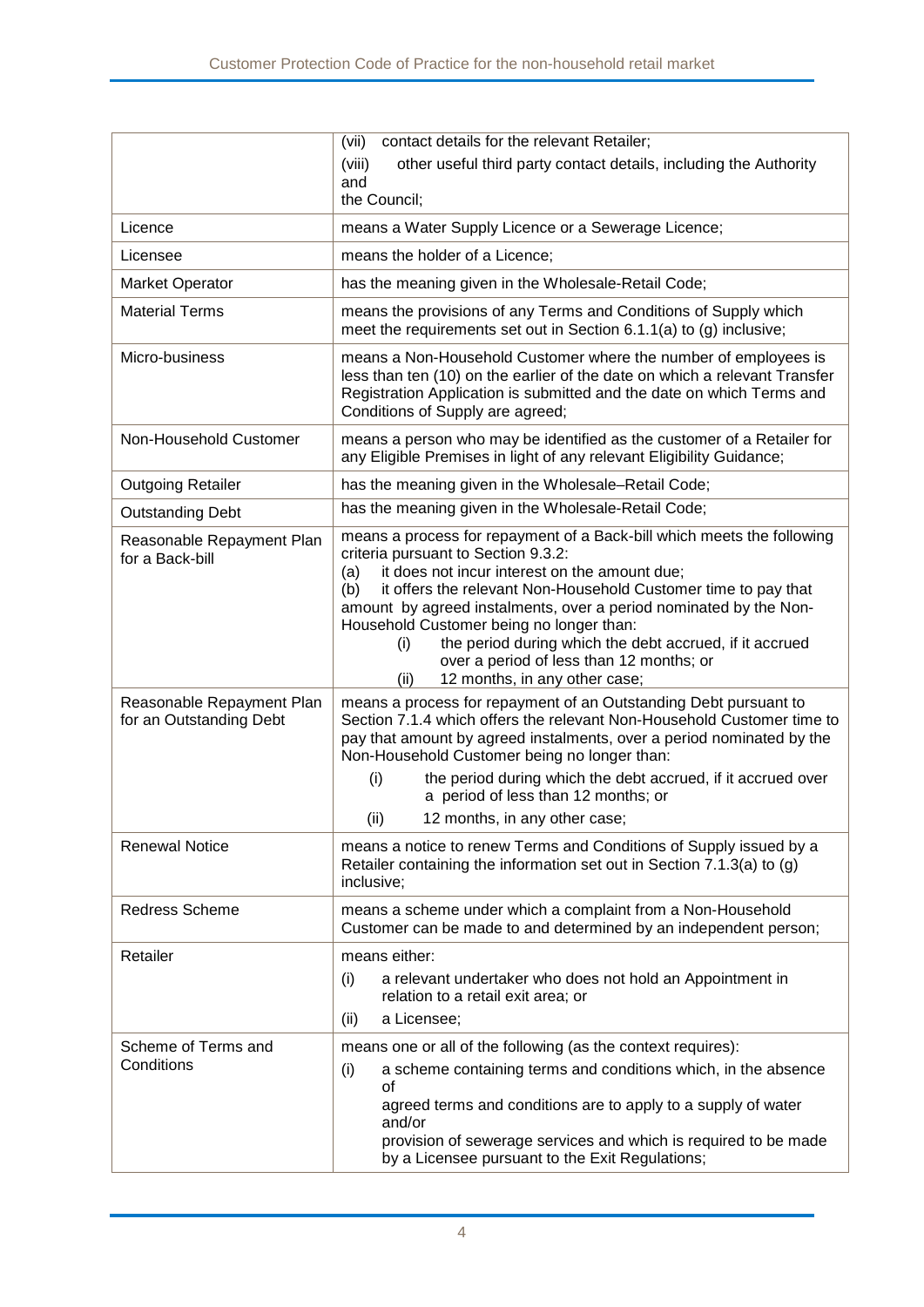|                                             | a scheme containing terms and conditions which, in the absence<br>(ii)<br>Ωf<br>agreed terms and conditions are to apply to a supply of water and<br>which is required to be made by a Licensee pursuant to section<br>63AE of the 1991 Act; and /or |  |
|---------------------------------------------|------------------------------------------------------------------------------------------------------------------------------------------------------------------------------------------------------------------------------------------------------|--|
|                                             | a scheme containing terms and conditions which, in the absence<br>(iii)<br>οf                                                                                                                                                                        |  |
|                                             | agreed terms and conditions are to apply to the provision of<br>sewerage services and which is required to be made by a<br>Licensee pursuant to section 110N of the 1991 Act;                                                                        |  |
| Supply Point Identifier or<br><b>SPID</b>   | has the meaning given in the Wholesale–Retail Code;                                                                                                                                                                                                  |  |
| Terms and Conditions of<br>Supply           | means the terms and conditions on which a supply of water or sewerage<br>services are provided or are to be provided by a Retailer pursuant to:                                                                                                      |  |
|                                             | an agreement between the Retailer and a Non-Household<br>(i)<br>Customer, including a special agreement;                                                                                                                                             |  |
|                                             | a Scheme of Terms and Conditions; or<br>(ii)                                                                                                                                                                                                         |  |
|                                             | (iii)<br>the statutory duties of a relevant undertaker;                                                                                                                                                                                              |  |
| Transfer                                    | has the meaning given in the Wholesale-Retail Code;                                                                                                                                                                                                  |  |
| <b>Transfer Registration</b><br>Application | has the meaning given in the Wholesale-Retail Code;                                                                                                                                                                                                  |  |
| Transfer Read                               | has the meaning given in the Wholesale–Retail Code;                                                                                                                                                                                                  |  |
| Wholesale-Retail Code                       | means the code of that name issued by the Authority under sections<br>66DA and 117F of the 1991 Act;                                                                                                                                                 |  |

- 1.2 In this code, unless the context otherwise requires:
	- 1.2.1 references to 'this code' are to this Customer Protection Code of Practice;
	- 1.2.2 references to 'Sections' are to sections of this code unless otherwise expressly stated;
	- 1.2.3 references to a Retailer will refer to all Retailers, unless otherwise specified;
	- 1.2.4 words imparting a gender include every gender and references to the singular include the plural and vice versa;
	- 1.2.5 words denoting persons include individuals and bodies corporate, partnerships, unincorporated associations and other bodies (in each case, wherever resident and for whatever purpose) and vice versa;
	- 1.2.6 save as otherwise expressly provided references to time are to local time;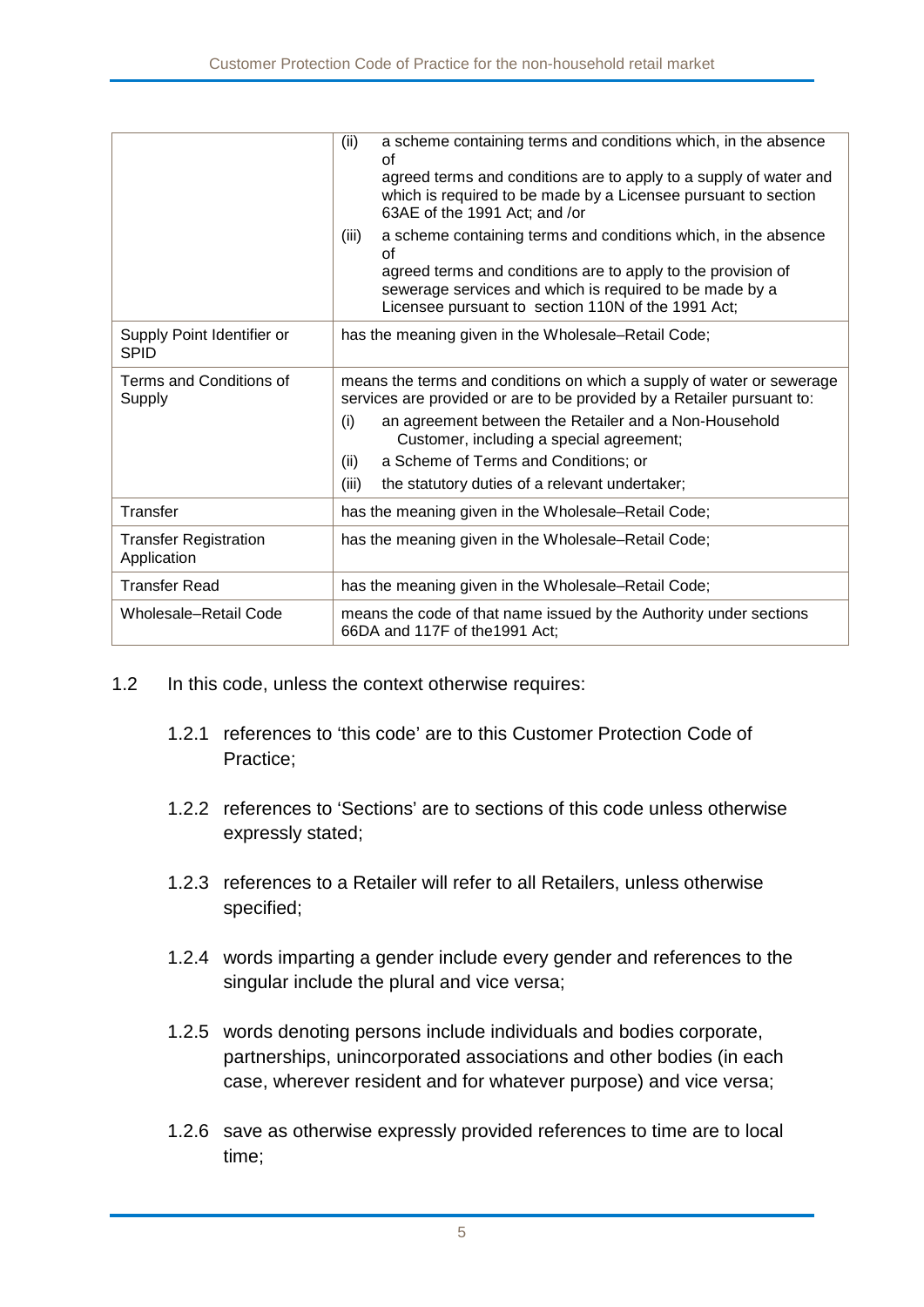- 1.2.7 references to 'writing' or 'written' shall include email;
- 1.2.8 references to 'day' and 'calendar day' mean the same as one another;
- 1.2.9 references to the Customer Protection Code of Practice or any other document are to this Customer Protection Code of Practice or that document as in force for the time being and as amended, supplemented, varied, modified, renewed, replaced or extended from time to time in accordance with the requirements of this Customer Protection Code of Practice or that document (as the case may be);
- 1.2.10 a reference to any body is:
	- (a) if that body (statutory or otherwise) is replaced by another organisation, deemed to refer to that replacement organisation; and
	- (b) if that body (statutory or otherwise) ceases to exist, deemed to refer to that organisation which most substantially serves the same purposes as the original body;
- 1.2.11 a reference to a statute or statutory provision shall, save as otherwise expressly provided, be construed as including:
	- (a) a reference to any orders, regulations and subordinate legislation (as defined by section 21(1) of the Interpretation Act 1978) made from time to time under the statute or statutory provision whether before or after the effective date; and
	- (b) a reference to that statute, statutory provision or subordinate legislation as in force at the effective date and as from time to time modified or consolidated, superseded, re-enacted or replaced (whether with or without modification) after the effective date;
- 1.2.12 references to a person shall, except where the context requires otherwise, include its successors in title and permitted assignees;
- 1.2.13 a reference to a particular condition of a Licence and/or Appointment shall be construed at any particular time as including a reference to any modification of that condition in force at that time;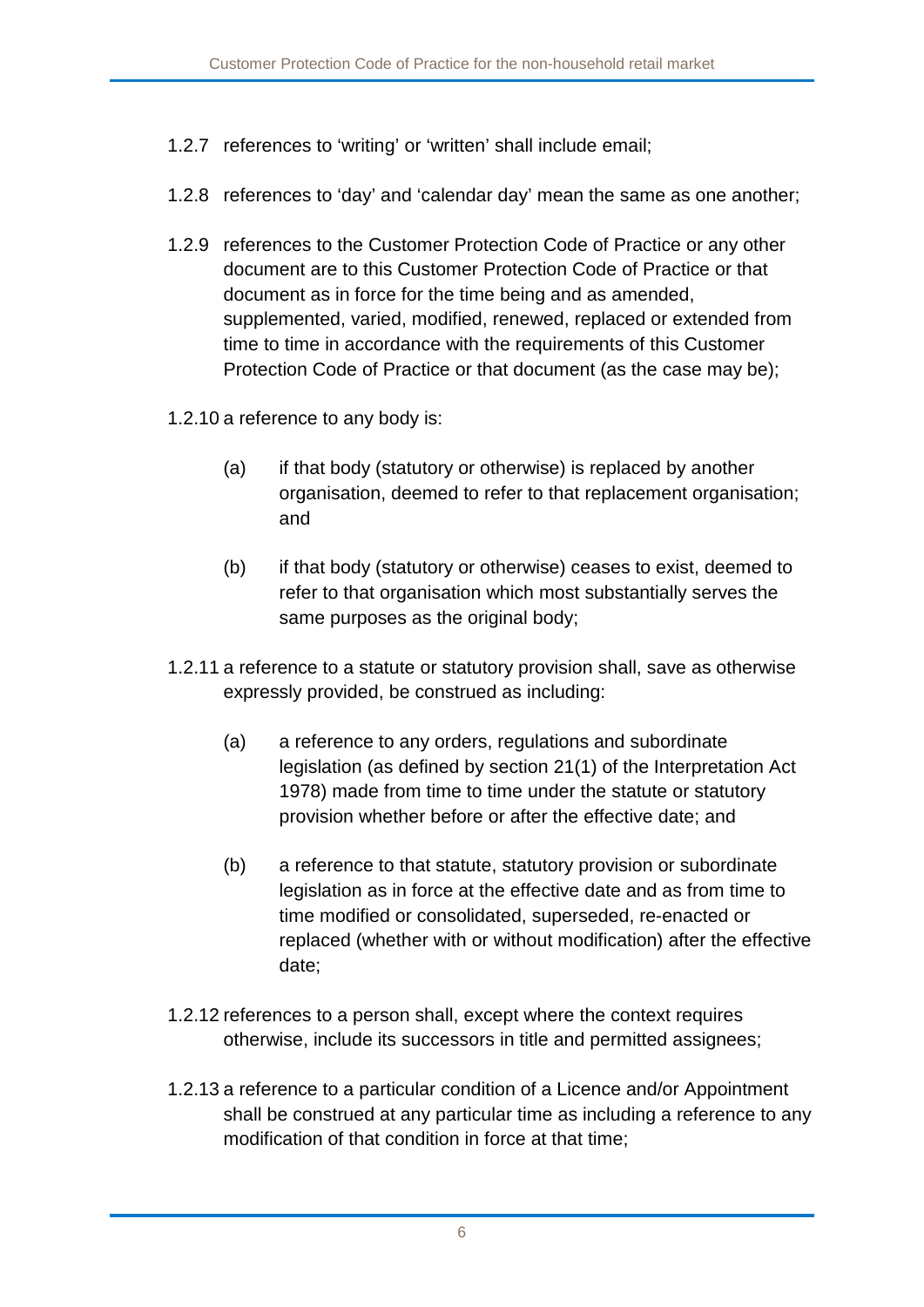- 1.2.14 any words or expressions used in the 1991 Act or the 2014 Act shall, unless the contrary intention appears, have the same meaning when used in this code;
- 1.2.15 headings and the contents table in this code are for convenience only and do not affect its interpretation;
- 1.2.16 the words 'other', 'includes', 'including' and 'for example' do not limit the generality of any preceding words, and any words which follow them shall not be construed as being limited in scope to the same class as the preceding words where a wider construction is possible; and
- 1.2.17 the words 'for the time being' mean at the relevant time now or in the future.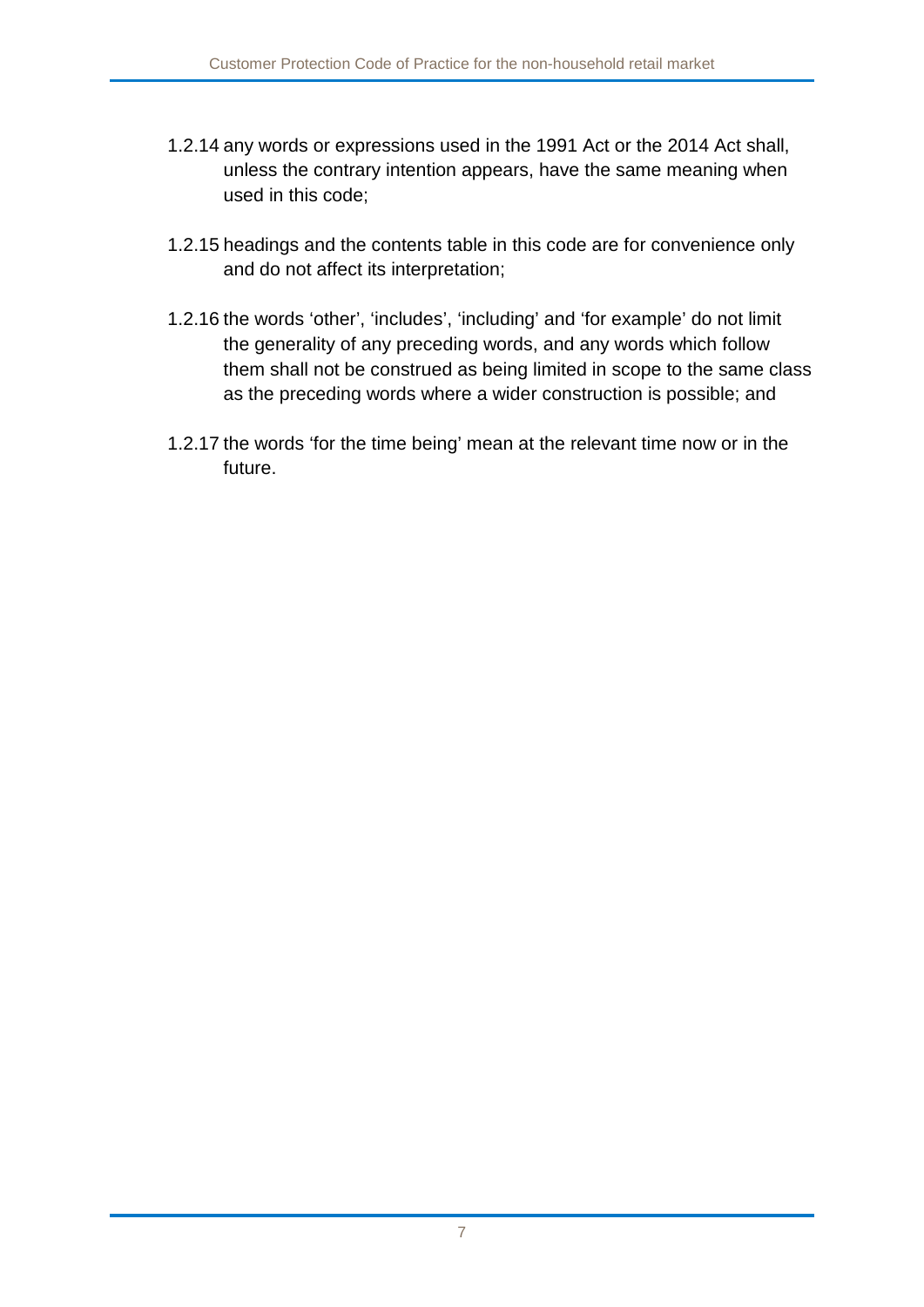### <span id="page-8-0"></span>2. Purpose of this Customer Protection Code of Practice

- 2.1 This is the Customer Protection Code of Practice issued by the Authority pursuant to standard condition B2 of the Licence and condition R5 of the Appointment. This code should be read in conjunction with the relevant provisions of the Wholesale–Retail Code and the Exit Regulations.
- 2.2 The purpose of this code is to place obligations on Retailers in relation to the following five areas of market activity in order to protect Non-Household Customers and to further the Code Principles:
	- 2.2.1 sales and marketing;
	- 2.2.2 the provision of information to Non-Household Customers;
	- 2.2.3 the Transfer of Non-Household Customers;
	- 2.2.4 billing; and
	- 2.2.5 complaint handling and dispute resolution.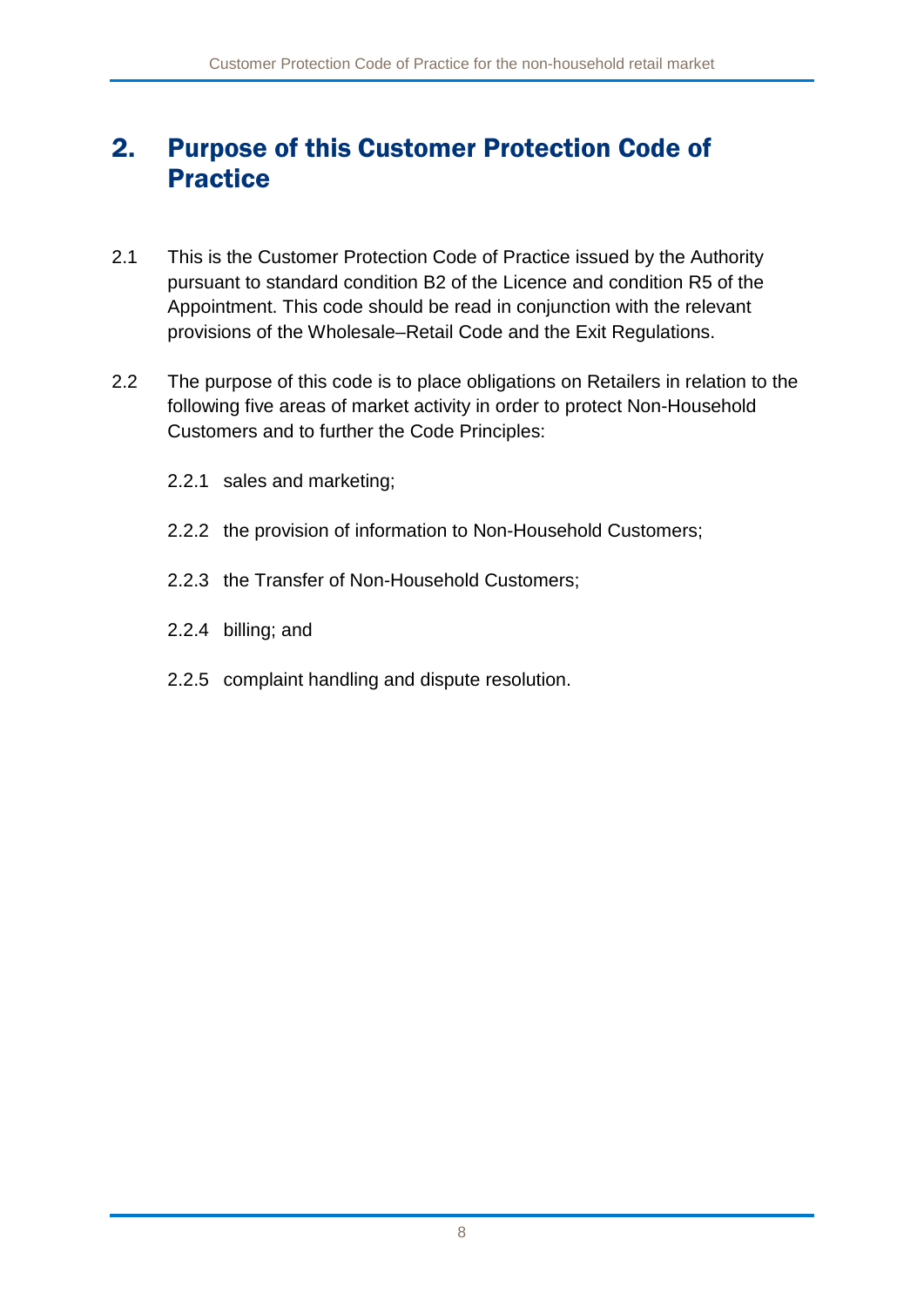## <span id="page-9-0"></span>3. Effective date of this code

3.1 This code will take effect from 1 April 2017 notwithstanding its date of issue.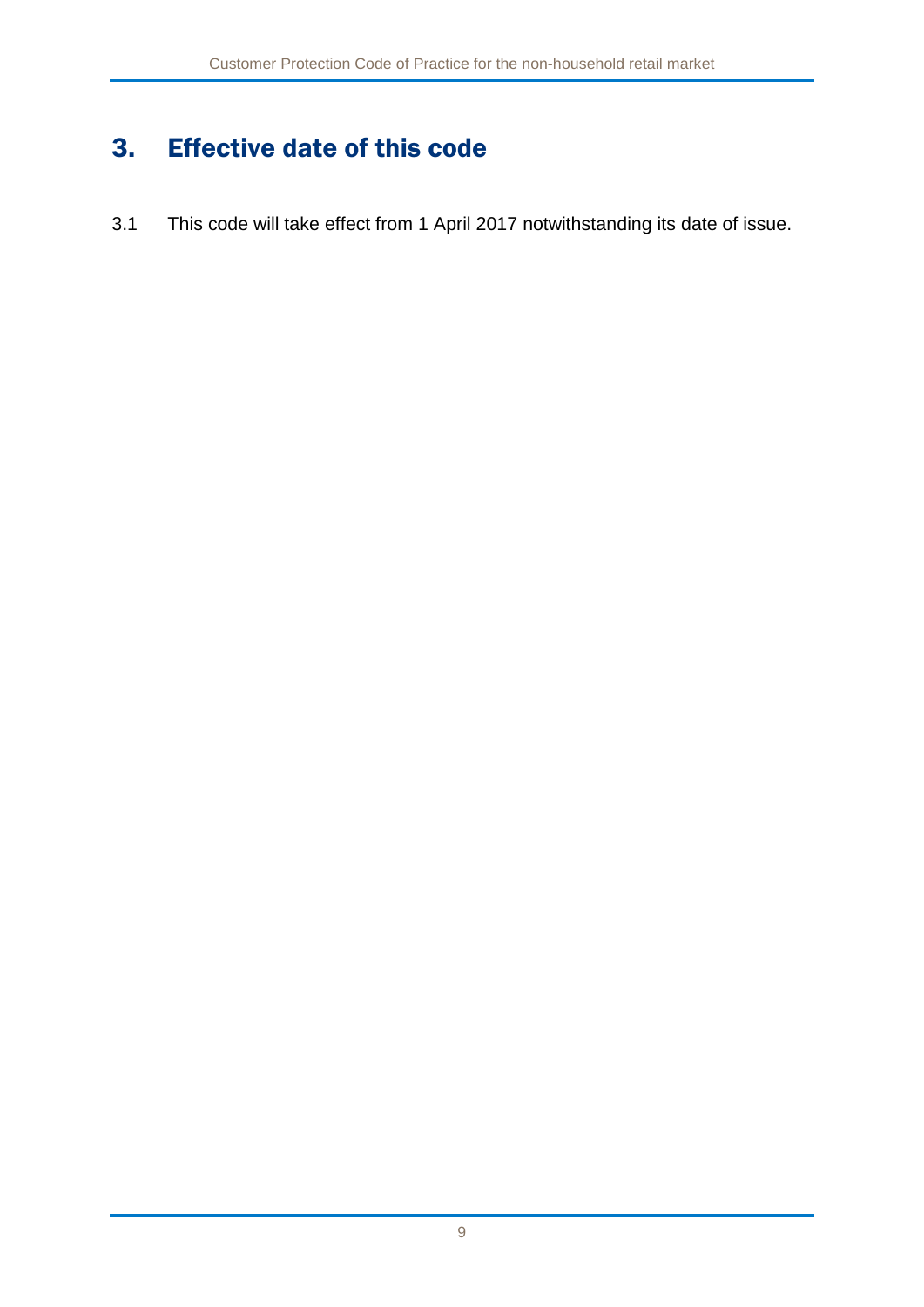### <span id="page-10-0"></span>4. General principles

- 4.1 All Retailers shall comply with the following Code Principles when dealing with Non-Household Customers:
	- 4.1.1 Retailers shall be fair, transparent and honest; while putting the customer at the heart of their business;
	- 4.1.2 Communication with Non-Household Customers shall be in plain and clear language;
	- 4.1.3 Retailers shall ensure they provide appropriate and timely information to Non-Household Customers to enable them to make informed choices;
	- 4.1.4 Any information provided to Non-Household Customers shall be complete, accurate and not misleading;
	- 4.1.5 Retailers shall respond to Non-Household Customers in an appropriate and timely manner; and
	- 4.1.6 Customer service arrangements and processes shall be accessible to and effective for Non-Household Customers.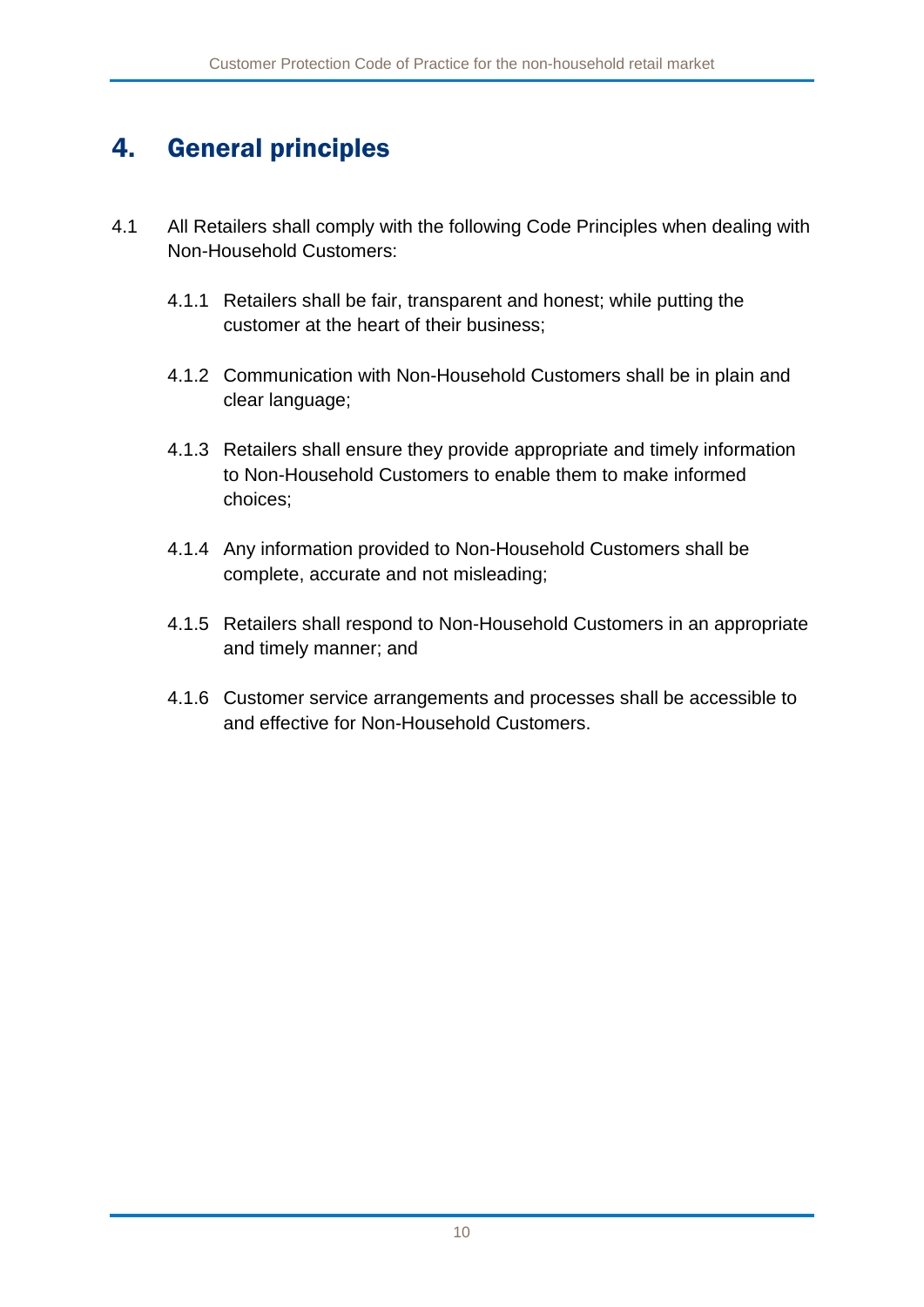### <span id="page-11-0"></span>5. Code governance arrangements and modification

#### 5.1 Who may make a Customer Protection Code Change Proposal?

- 5.1.1 The Authority may propose a change to this code at any time by consulting with each affected Retailer and any other person the Authority considers appropriate. Any such consultation shall contain the same information as a Customer Protection Code Change Proposal (see 5.1.2 below for details).
- 5.1.2 Where any Retailer or any other person the Authority considers appropriate wishes to propose a change to this code, such party shall submit a Customer Protection Code Change Proposal. A Customer Protection Code Change Proposal should be sent to [CPCOPcodechange@ofwat.gsi.gov.uk](mailto:CPCOPcodechange@ofwat.gsi.gov.uk) and should contain and/or be accompanied by the following information:
	- (a) the name of the person or persons proposing the change;
	- (b) a description (in reasonable but not excessive detail) of the enhancement, issue or defect which it seeks to address;
	- (c) a description (in reasonable but not excessive detail) of the change proposed, its nature and purpose and the likely impact of the change on Retailers and Non-Household Customers, including confirmation of how it is consistent with the Code Principles;
	- (d) whether the Customer Protection Code Change Proposal is considered urgent and, if so, why; and
	- (e) a description of any consultation carried out or supporting evidence gathered in advance of submitting the Customer Protection Code Change Proposal.

#### 5.2 What happens when a Customer Protection Code Change Proposal is received by the Authority or the Authority consults on its own proposed changes?

5.2.1 The Authority will consider responses to the consultation under Section 5.1.1 or any consultation carried out under Section 5.1.2. The Authority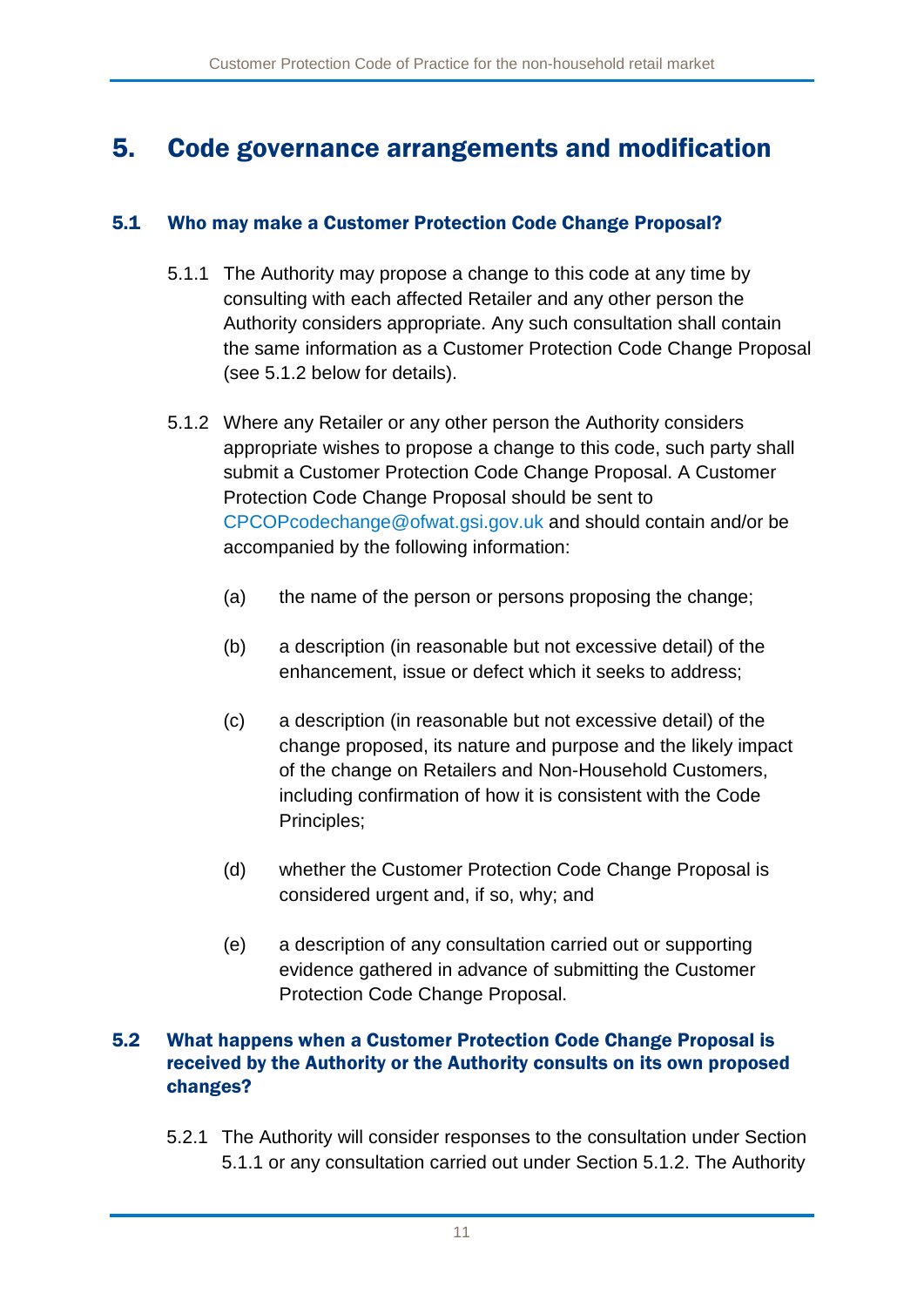will consider and evaluate each Customer Protection Code Change Proposal to decide whether or not:

- (a) it agrees with the Customer Protection Code Change Proposal;
- (b) to propose amendments to the Customer Protection Code Change Proposal; or
- (c) to seek further information from Retailers, the Council, experts or other relevant persons, conduct research or commission reports before making a decision,

in each case having regard to whether or not its decision is consistent with its wider statutory duties.

- 5.2.2 The Authority shall consult on its proposed decision to accept, reject or amend each Customer Protection Code Change Proposal for a proportionate period of time taking due account of its complexity, importance and urgency. Except in the case of urgency, the consultation period will generally be for a minimum of 28 calendar days.
- 5.2.3 A consultation under Section 5.2.2 will be issued to each affected Retailer and any other person the Authority considers appropriate. Such consultations will have a clear mechanism for responding, and raising queries. In certain circumstances, in particular in relation to a decision pursuant to Section 5.2.1(d), the Authority shall support processes which enable users to discuss and develop complex modifications as well as collect and share any evidence with the Authority.
- 5.2.4 Following consultation responses the Authority will issue a final decision as soon as reasonably practicable including, where appropriate, the date on which the proposed change to this code shall take effect. The Authority's decision shall include the following:
	- (a) the parties who raised the change proposal;
	- (b) the reasons for the proposed changes;
	- (c) the scope and impact of the potential change, including consideration of potential risks;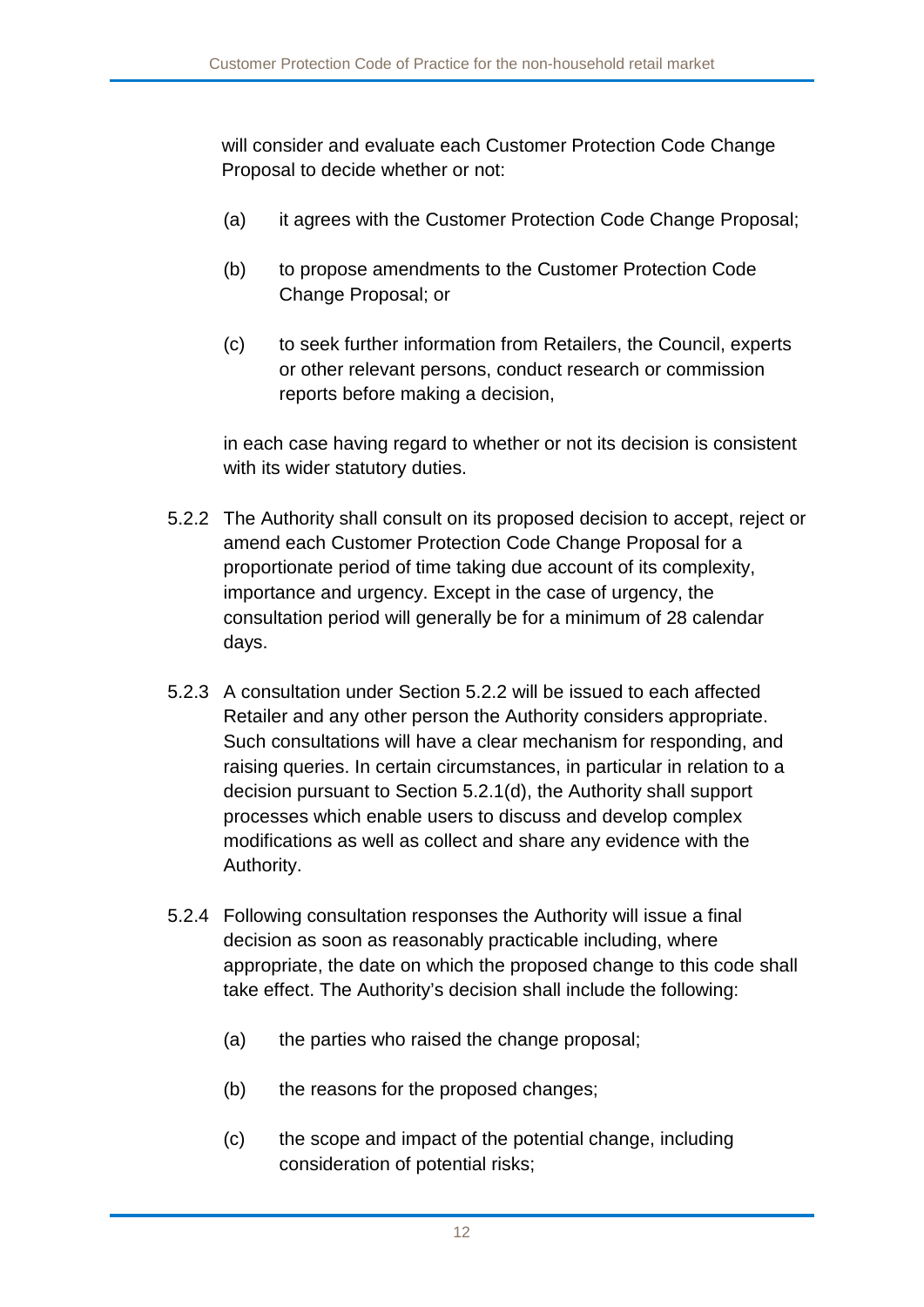- (d) an evaluation against the Authority's statutory duties and Code Principles;
- (e) any relevant evidence considered (including consultation responses received);
- (f) implementation timescales, which will take into account the likely impact on Retailers' existing systems and processes; and
- (g) the date from which the change will take effect.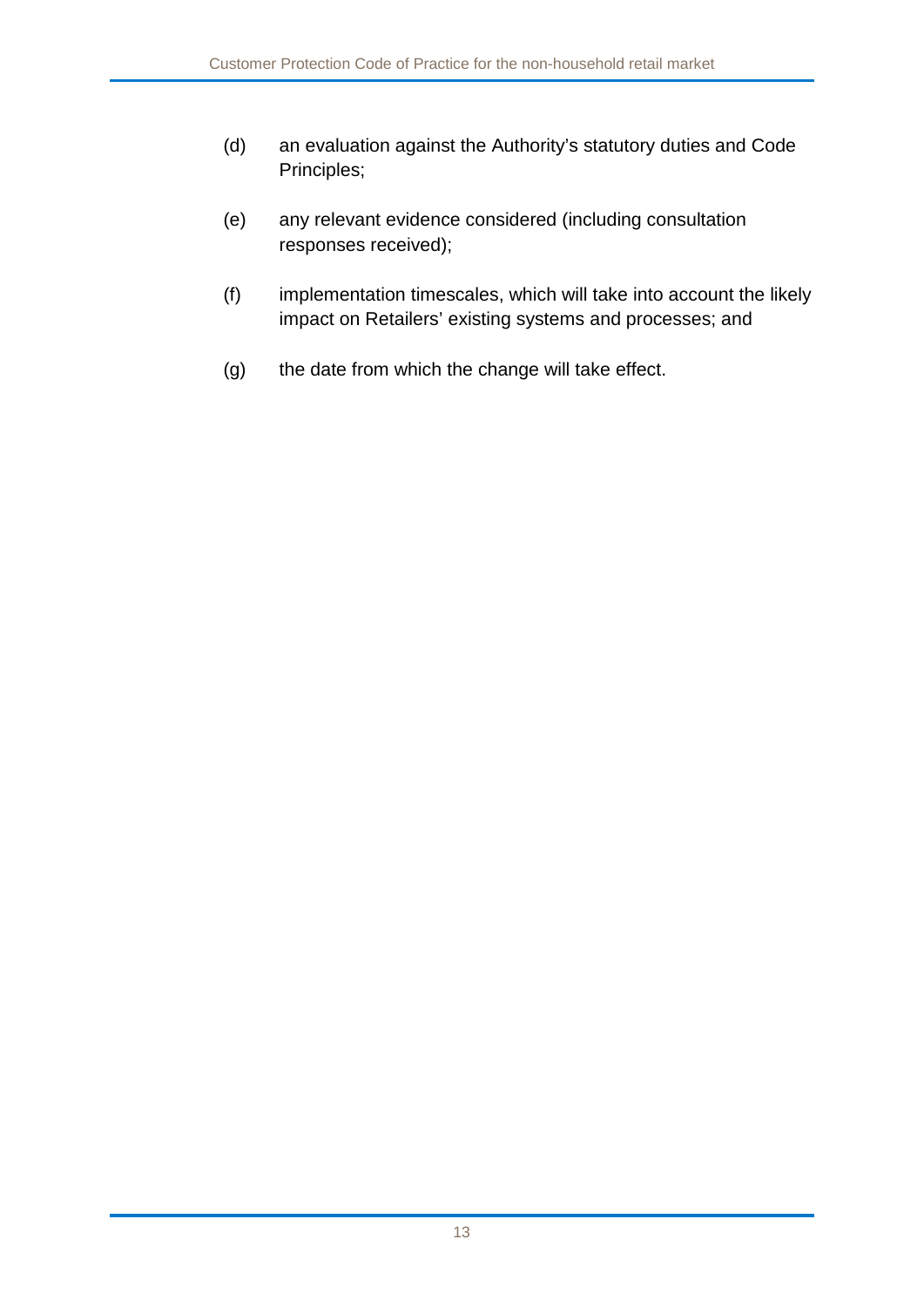### <span id="page-14-0"></span>6. Obligations in relation to sales and marketing activities

#### 6.1 Communications with Micro-businesses prior to submission of a Transfer Registration Application.

- 6.1.1 Before submitting a Transfer Registration Application in respect of a Micro-business or agreeing Terms and Conditions of Supply with a Micro-business (whichever is earlier), a Retailer shall provide the following information to the relevant Micro-business in writing:
	- (a) details of applicable prices, charges and/or tariffs (including whether or not they are inclusive of all costs and taxes and any assumptions underlying the proposed prices, charges and/or tariffs) being offered by the Retailer to the Micro-business;
	- (b) service levels that would apply in the Terms and Conditions of Supply being offered by the Retailer to the Micro-business;
	- (c) the type, frequency of bills and payment methods available;
	- (d) the duration of the Terms and Conditions of Supply being offered by the Retailer to the Micro-business, in particular the proposed expiry date (if any);
	- (e) contact details of the Retailer (including full name, address and a non-premium rate telephone number);
	- (f) any rights that the Micro-business would have to cancel the Terms and Condition of Supply without any cost to them;
	- (g) any rights that the Micro-business would have to cancel or terminate the Terms and Conditions of Supply that would incur costs or fees if exercised, including details of any such costs or fees and applicable notice periods;
	- (h) a comparison between the Material Terms being offered under the proposed Terms and Conditions of Supply and either:
		- (i) the Retailer's Scheme of Terms and Conditions required by the Exit Regulations (where the Retailer is a Licensee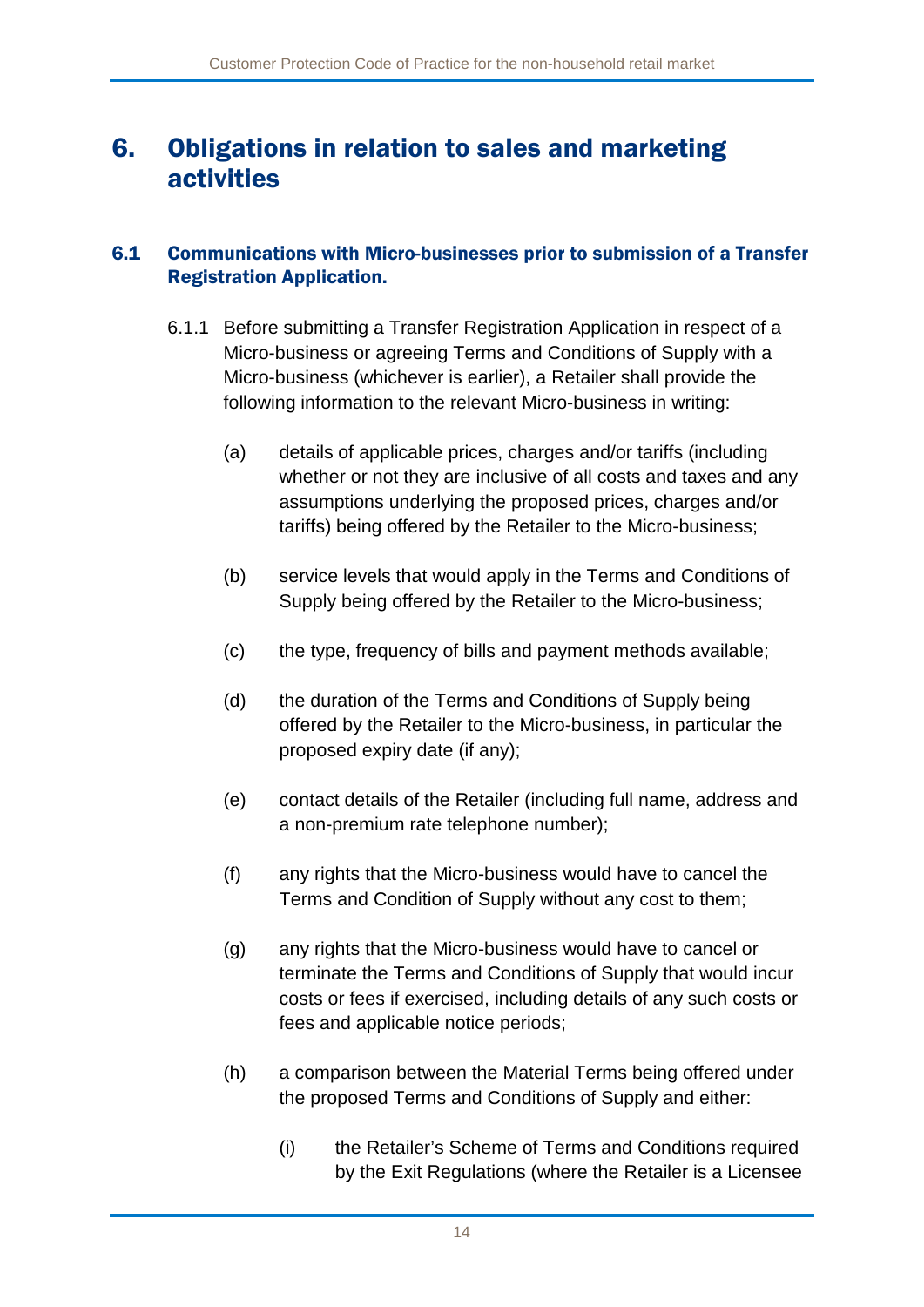and is required to have in place such a Scheme of Terms and Conditions); or

- (ii) the Retailer's statutory duties to supply (where the Retailer is a relevant undertaker); or
- (iii) the Retailer's "standard" terms and conditions (where the Retailer is a Licensee but is not required to have a Scheme of Terms and Conditions pursuant to the Exit Regulations, if different.
- 6.1.2 Before submitting a Transfer Registration Application in respect of a Micro-business, the Retailer shall ensure that it has received either:
	- (a) written acknowledgement from the relevant Micro-business that it has read and understood the information provided to it pursuant to Section 6.1.1; or
	- (b) a copy of the Terms and Conditions of Supply, signed by or on behalf of the relevant Micro-business.

### 6.2 Cooling off Period for Micro-businesses.

- 6.2.1 Other than where the Terms and Conditions of Supply are a Scheme of Terms and Conditions or the statutory duties of a relevant undertaker, a Micro-business shall be entitled to cancel or terminate the Terms and Conditions of Supply acknowledged or agreed pursuant to Section 6.1.2 at no cost to the Micro-business by serving a Cancellation Notice on the Retailer within seven calendar days of signature of the relevant acknowledgement or agreement.
- 6.2.2 A Retailer shall not submit a Transfer Registration Application in respect of a Micro-business within seven calendar days of receipt by the Retailer of the acknowledgement or agreement provided by that Micro-business pursuant to Section 6.1.2.

### 6.3 Third parties acting for Retailers.

6.3.1 Where Retailers use third parties to represent them in sales and marketing activities, they shall be responsible for the actions of those representatives and shall take all reasonable steps to ensure that these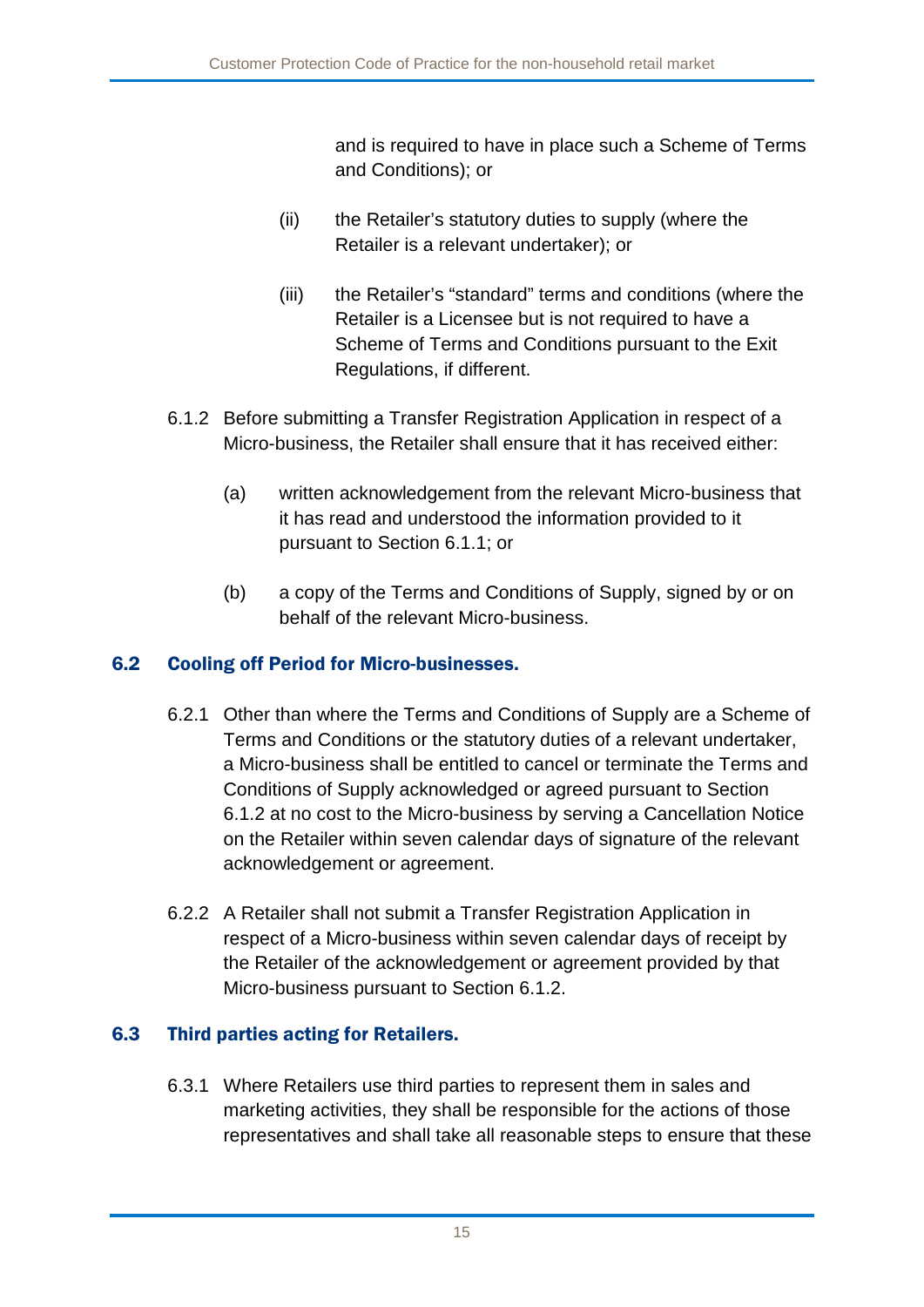third parties are aware of, understand and comply with, the provisions of this code.

#### 6.4 Third parties acting for Non-Household Customers.

- 6.4.1 Where Non-Household Customers have any third party acting on their behalf, Retailers shall obtain written confirmation – known as a letter of authority – from the relevant Non-household Customers that:
	- (a) the named third party is acting on their behalf;
	- (b) the extent of the third party's authority; and
	- (c ) how the third party's fees are being paid.
- 6.4.2 Where the Non-Household Customer is also a Micro-business, the written confirmation shall be in the form of a template issued by the Authority from time to time.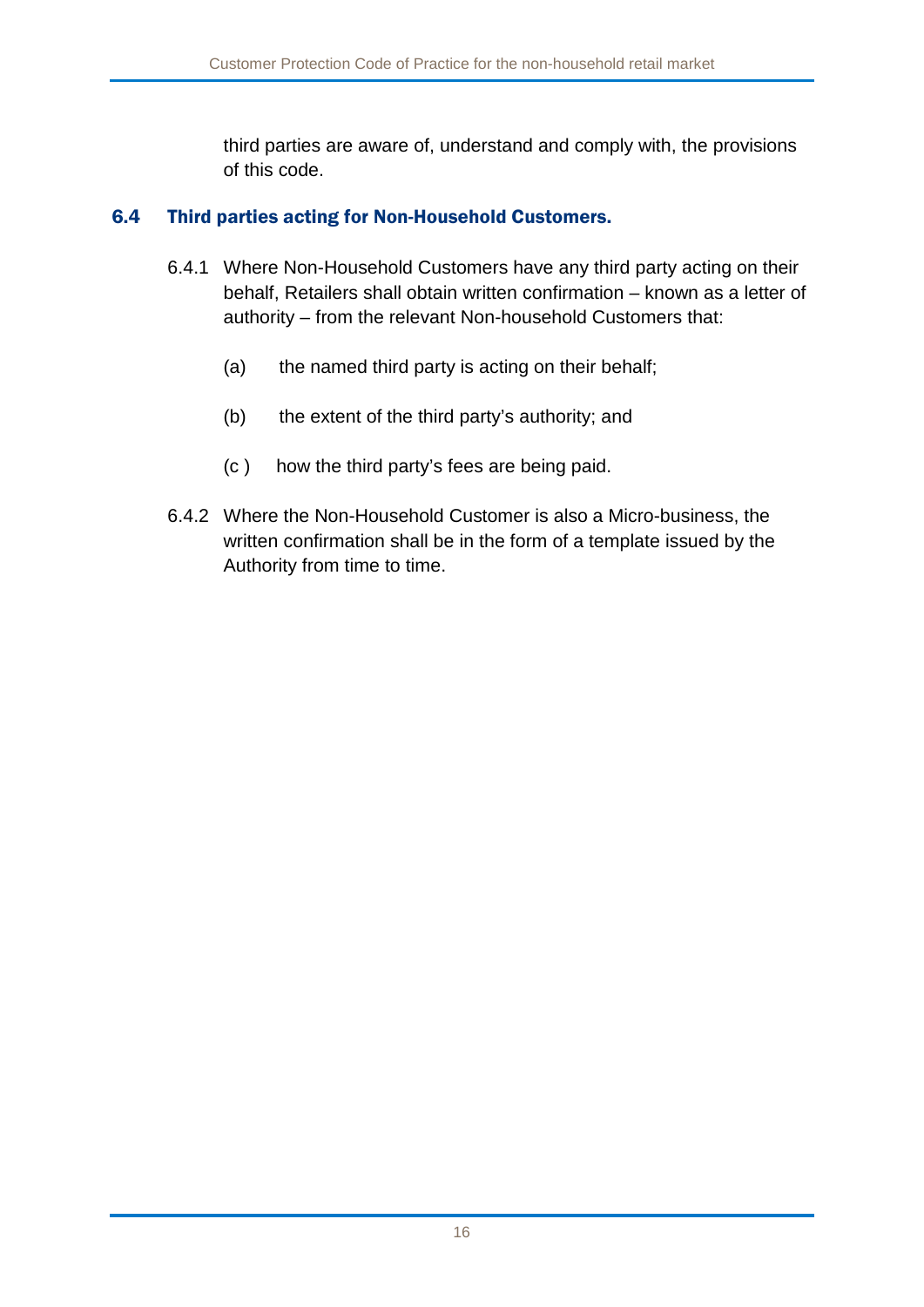### <span id="page-17-0"></span>7. Provision of information by a Retailer to its Non-Household Customers

#### 7.1 Provision of information to Non-Household Customers about Terms and Conditions of Supply.

- 7.1.1 Retailers shall be transparent with their Non-Household Customers about the Terms and Conditions of Supply which apply to them and any proposed changes to those Terms and Conditions of Supply.
- 7.1.2 Where Terms and Conditions of Supply are in writing, Retailers shall ensure they are in plain and clear language.
- 7.1.3 If the Terms and Conditions of Supply are due to expire, Retailers must write to the relevant Non-Household Customer at least 30 calendar days prior to the expiry date advising them of the following:
	- (a) the upcoming expiry of the Terms and Conditions of Supply and the expiry date;
	- (b) whether the Non-Household Customer can renew the Terms and Conditions of Supply on the same basis and, if so, how;
	- (c) other Terms and Conditions of Supply available from the same Retailer (if any), in particular the Retailer's current charges and whether the Non-Household Customer is on the Retailer's cheapest deal available for that Non-Household Customer;
	- (d) that the Non-Household Customer will be moved onto a Scheme of Terms and Conditions (if the Non-Household Customer is in a retail exit area) or the Retailer's standard, general or default Terms and Conditions of Supply (if the Non-Household Customers is not in a retail exit area) if the Non-Household Customer does not respond to the Renewal Notice;
	- (e) the Minimum Information Requirements;
	- (f) if the Non-Household Customer is in a retail exit area, that the Authority can direct a Licensee other than the Non-Household Customer's current Retailer to supply them on the terms contained in a Scheme of Terms and Conditions; and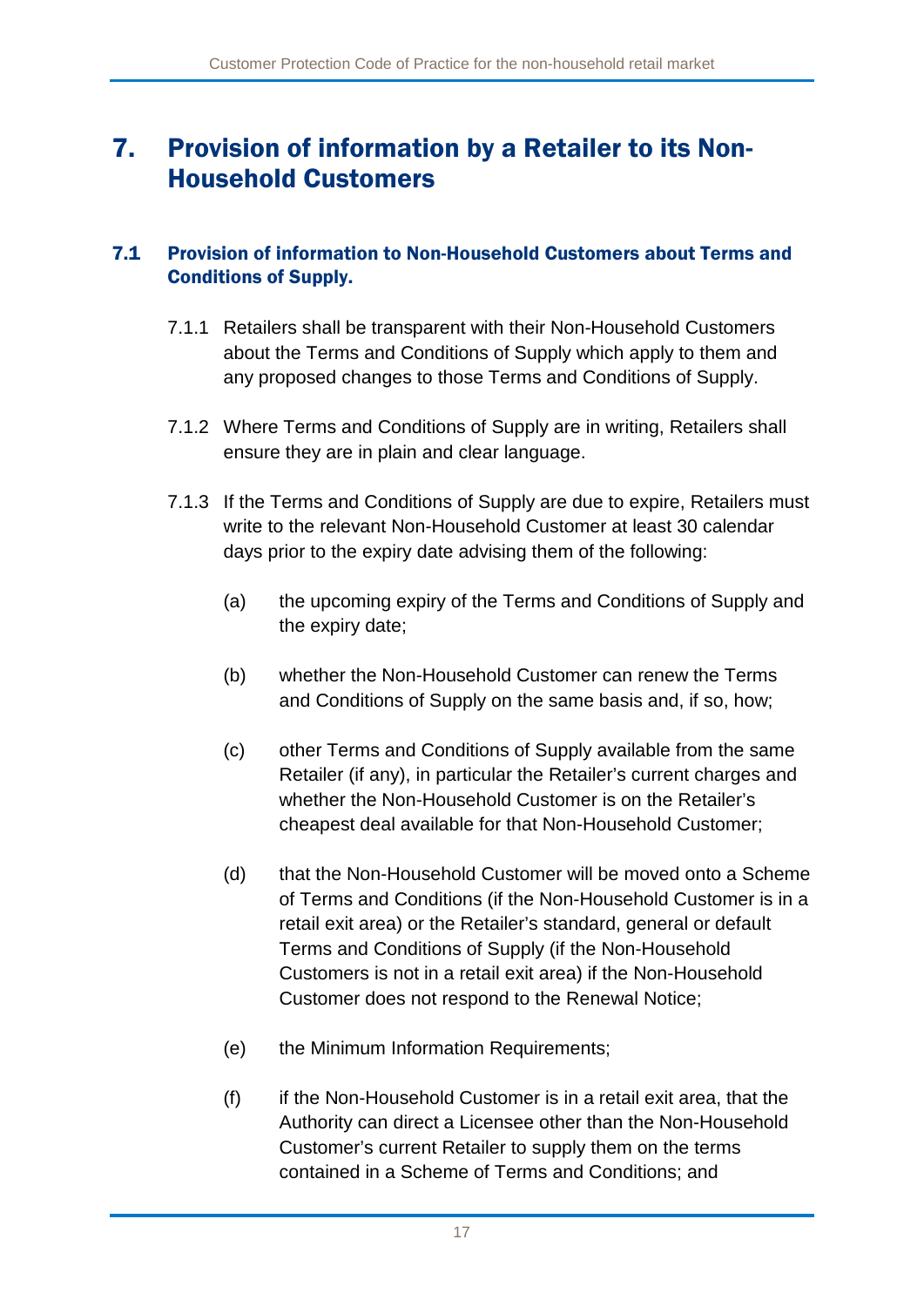- (g) if the Non-Household Customer in not in a retail exit area, that a relevant undertaker may provide Terms and Conditions of Supply.
- 7.1.4 Retailers shall inform their Non-Household Customers of their right to raise a formal dispute with them in relation to sums due under the relevant Terms and Conditions of Supply, how to do so, the deadline by which such a dispute must be raised, whether a Reasonable Repayment Plan for an Outstanding Debt is available and the consequences of failing to pay or raise such a dispute, in particular that the Retailer may submit a Cancellation Request in certain circumstances.

### 7.2 Provision of additional information to Micro-businesses about Terms and Conditions of Supply.

- 7.2.1 If the Terms and Conditions of Supply which are applicable to a Microbusiness are changed, a Retailer shall ensure that the Micro-business is provided with the information listed in Section 6.1 as soon as reasonably practicable following the implementation of the change.
- 7.2.2 If a Micro-business requests to receive any information in writing, the Retailer shall provide this information as soon as reasonably practical.
- 7.2.3 If a Micro-business renews Terms and Conditions of Supply on their expiry, or the Terms and Conditions of Supply renew in accordance with Section 7.3.1, a Retailer shall ensure that the Micro-business is provided with the information listed in 6.1 as soon as reasonably practicable following the implementation of the renewal.

#### 7.3 Terms and Conditions of Supply to Micro-businesses applicable for a fixed term only.

- 7.3.1 If a Retailer's Terms and Conditions of Supply to a Micro-business are for a fixed term:
	- (a) the relevant Terms and Conditions of Supply may not be renewed automatically, without the written consent or request of the Micro-business served during the 30 day period of a Renewal Notice under 7.1.3 above . Any rollover agreed is required to be for a maximum period of one year from the expiry of the initial fixed term period. Moving a Micro-business to a Scheme of Terms and Conditions (where the Retailer is obliged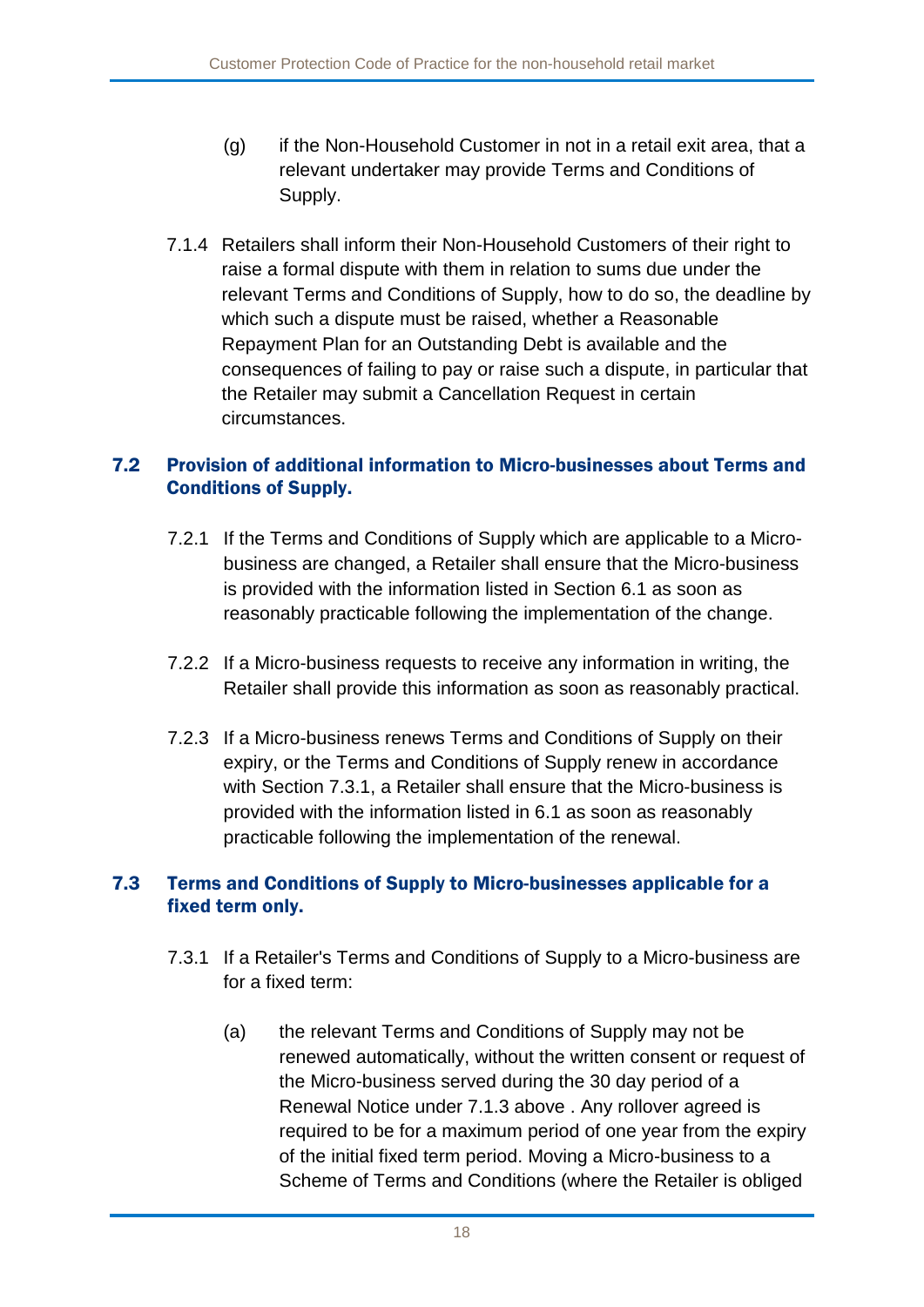to have such a Scheme of Terms in Conditions in place) or the Retailer's standard, general or default Terms and Conditions of Supply (where the Retailer is obliged to have such a Scheme of Terms in Conditions in place) is not prohibited pursuant to this Section 7.3.1.

(b) there shall be no charge or fee payable by the Micro-business for early termination of the Terms and Conditions of Supply if those Terms and Conditions of Supply have been renewed pursuant to Section 7.3.1 or the customer provided the agreed termination notice.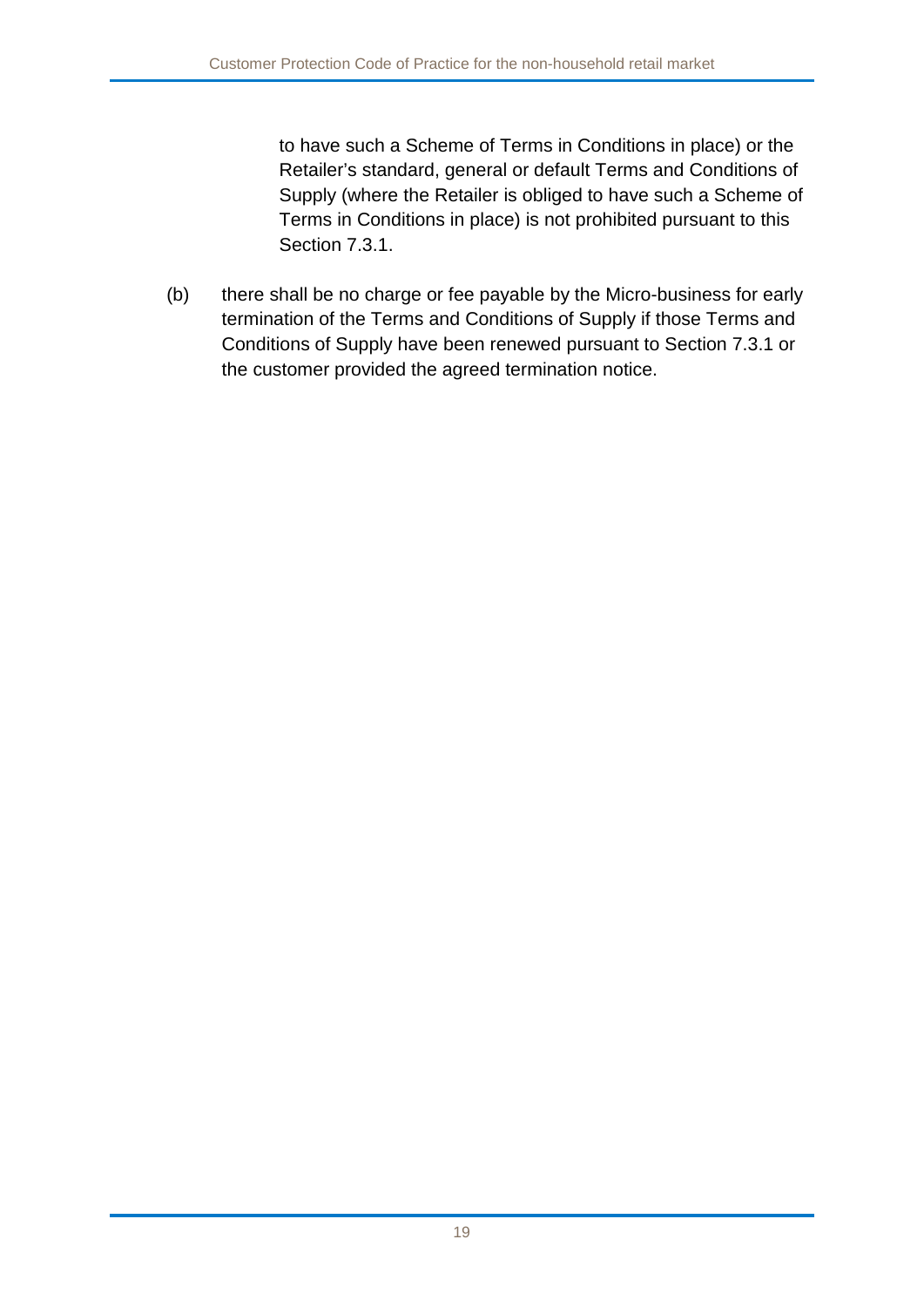### <span id="page-20-0"></span>8. Transfers of Non-Household Customers

#### 8.1 Prevention of Erroneous Transfers.

8.1.1 An Incoming Retailer shall take all reasonable steps to prevent an erroneous transfer by ensuring they have valid Terms and Conditions of Supply with the relevant Non-Household Customer before they submit a Transfer Registration Application.

#### 8.2 Cancellation Requests.

8.2.1 If an Outgoing Retailer submits a Cancellation Request, the Outgoing Retailer shall write to the affected Non-Household Customer explaining the reason(s) for submitting the Cancellation Request.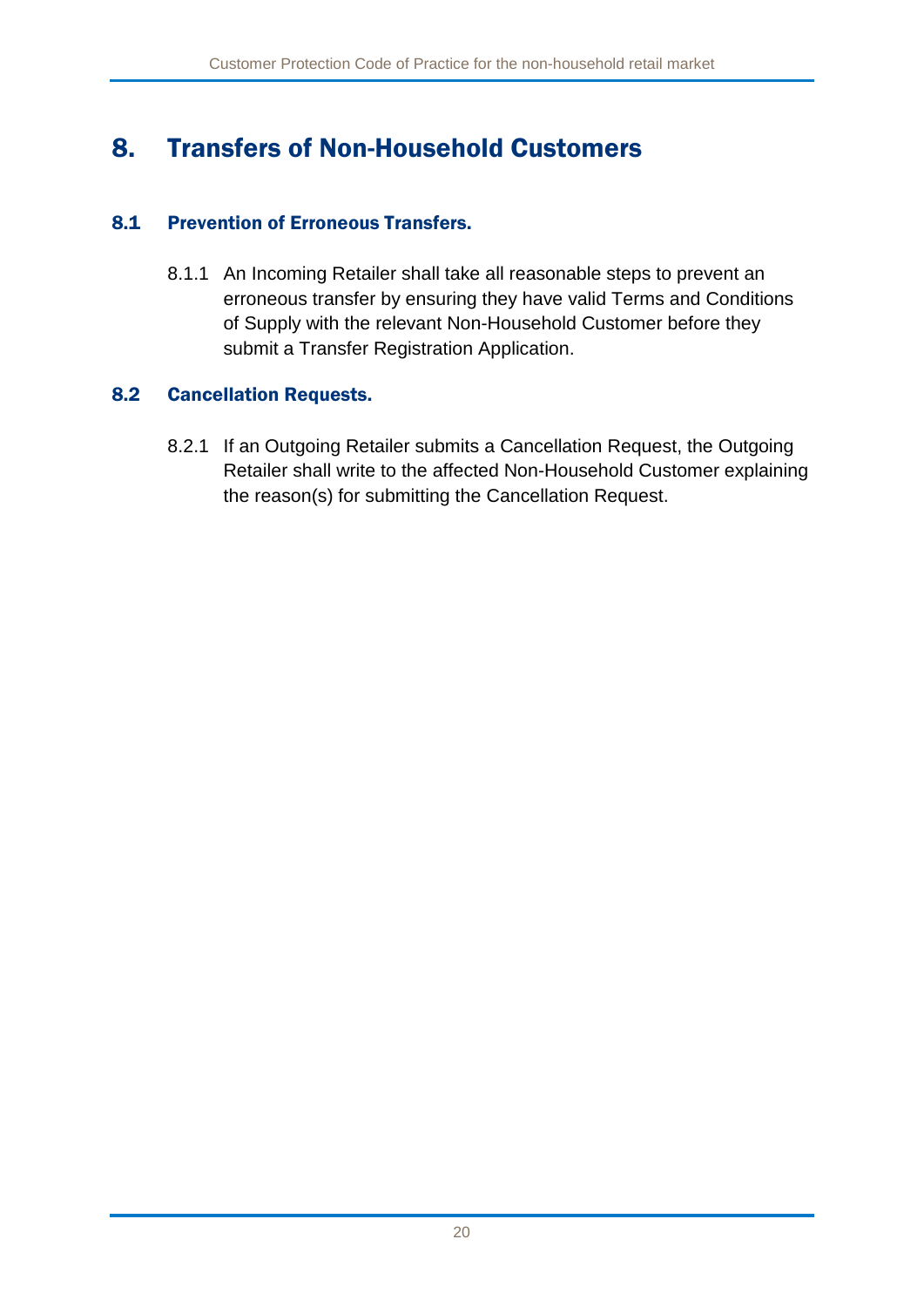## <span id="page-21-0"></span>9. Billing

### 9.1 Information to be provided on each bill.

9.1.1 Each bill issued to a Non-Household Customer by a Retailer shall contain the Minimum Information Requirements.

### 9.2 Billing accuracy and frequency.

- 9.2.1 Retailers shall issue at least one accurate bill, or invoice each year which uses a Meter Read where the supply is Metered.
- 9.2.2 Retailers can choose to accept Meter Reads, including any Transfer Read taken by the relevant Non-Household Customer.
- 9.2.3 Any final bill to be issued to a Micro-business shall be issued within six weeks of the earlier of the Transfer or the termination or expiry of the Terms and Conditions of Supply.

### 9.3 Restriction on Billing.

- 9.3.1 Retailers shall not bill or invoice a Non-Household Customer for or recover charges in respect of water supplied or sewerage services provided to that Non-Household Customer for any period for which a Final Settlement Report has been provided by the Market Operator.
- 9.3.2 Retailers shall offer a Micro-business a Reasonable Repayment Plan for a Back-bill.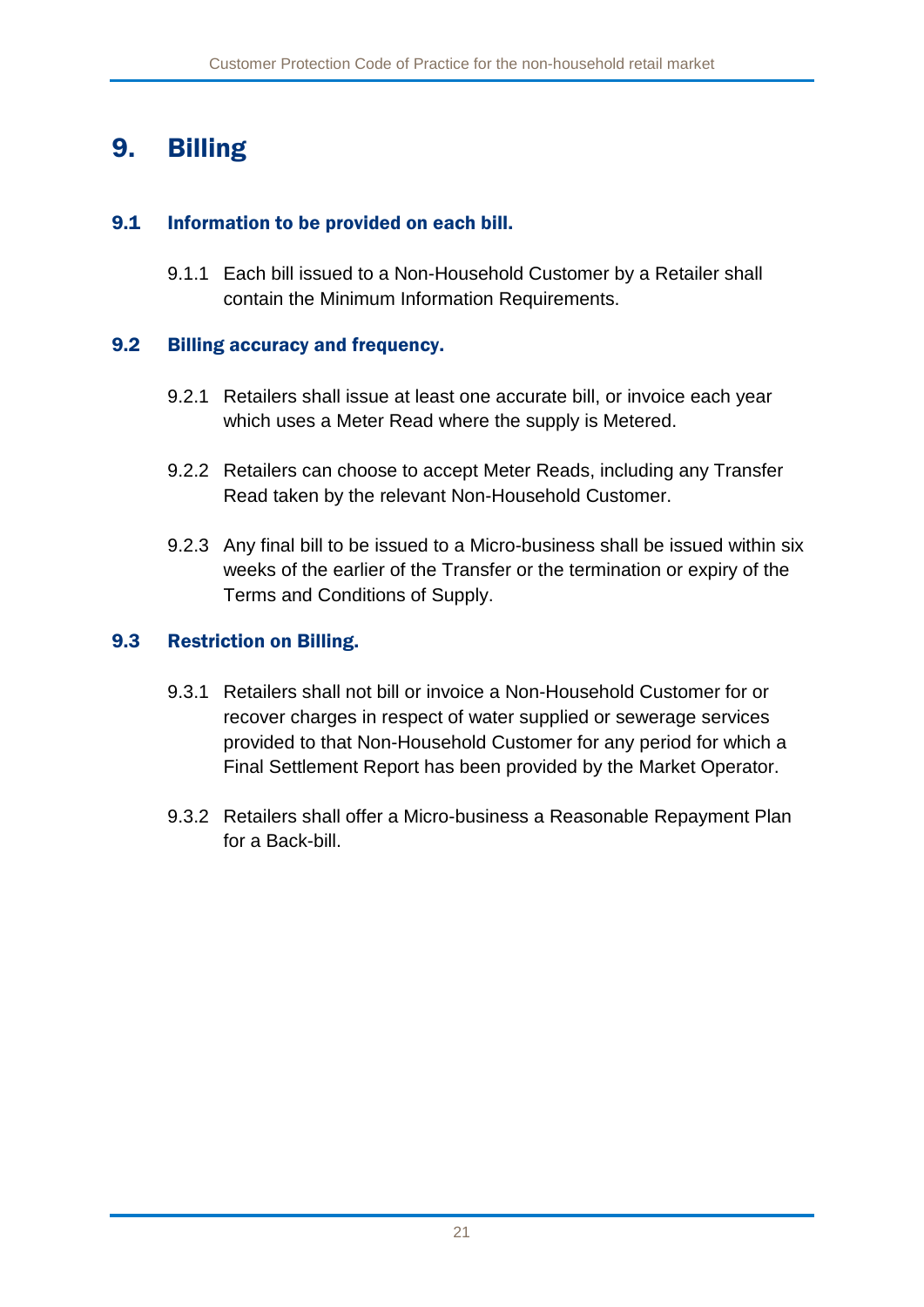### <span id="page-22-0"></span>10. Complaint handling and dispute resolution

- 10.1 Retailers must have in place at all times a readily accessible and effective Complaints Handling Process at no cost to Non-Household Customers.
- 10.2 Each Retailer must comply with its Complaints Handling Process in relation to each complaint received from a Non-Household Customer.
- 10.3 A Complaints Handling Process must:
	- 10.3.1 be in plain and clear language;
	- 10.3.2 allow for complaints to be made orally and/or in writing;
	- 10.3.3 describe the steps each Retailer will take with a view to investigating and resolving a complaint and the timescales within which each step is expected to be completed;
	- 10.3.4 describe any remedies available to the Non-Household Customer on resolution of a complaint. Such remedies must include but are not required to be limited to:
		- (a) an apology;
		- (b) an explanation;
		- (c) remedial action; and
		- (d) compensation payable to the Non-Household Customer where remedial action is not possible or is insufficient to deal with the complaint; and
	- 10.3.5 describe any right to refer the complaint to a Redress Scheme.
- 10.4 All Retailers shall have in place or participate in a Redress Scheme that is readily accessible to and effective for its Non-Household Customers.